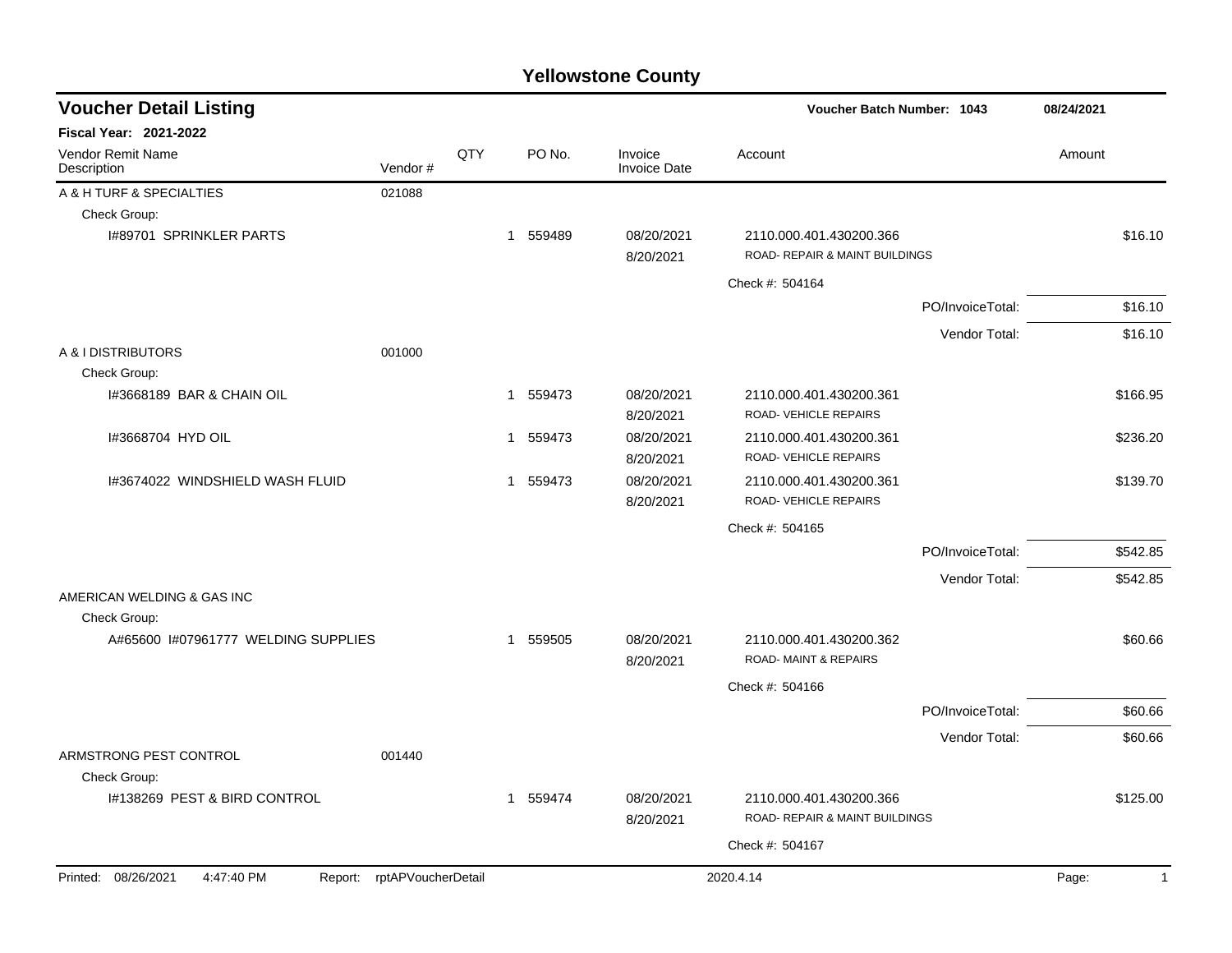| <b>Voucher Detail Listing</b>          |                               |              |             |                                | Voucher Batch Number: 1043                                   |                  | 08/24/2021 |
|----------------------------------------|-------------------------------|--------------|-------------|--------------------------------|--------------------------------------------------------------|------------------|------------|
| <b>Fiscal Year: 2021-2022</b>          |                               |              |             |                                |                                                              |                  |            |
| Vendor Remit Name<br>Description       | Vendor#                       | QTY          | PO No.      | Invoice<br><b>Invoice Date</b> | Account                                                      |                  | Amount     |
|                                        |                               |              |             |                                |                                                              | PO/InvoiceTotal: | \$125.00   |
|                                        |                               |              |             |                                |                                                              | Vendor Total:    | \$125.00   |
| <b>BADGER DAYLIGHTING CORP</b>         |                               |              |             |                                |                                                              |                  |            |
| Check Group:                           |                               |              |             |                                |                                                              |                  |            |
| 1#2227259 CULVERT JETTING 64TH & GRAND |                               |              | 1 559500    | 08/20/2021<br>8/20/2021        | 2130.000.402.430244.398<br>BRIDGE-VARIABLE CONTRACT SERVICES |                  | \$2,726.40 |
|                                        |                               |              |             |                                | Check #: 504168                                              |                  |            |
|                                        |                               |              |             |                                |                                                              | PO/InvoiceTotal: | \$2,726.40 |
|                                        |                               |              |             |                                |                                                              | Vendor Total:    | \$2,726.40 |
| BATTERIES PLUS STORE #253              | 042967                        |              |             |                                |                                                              |                  |            |
| Check Group:                           |                               |              |             |                                |                                                              |                  |            |
| I#P42741310 BATTERIES                  |                               |              | 3 559493    | 08/20/2021                     | 2110.000.401.430200.361                                      |                  | \$291.00   |
|                                        |                               |              |             | 8/20/2021                      | ROAD-VEHICLE REPAIRS                                         |                  |            |
| I#P42741235 BATTERIES                  |                               |              | 3 559493    | 08/20/2021                     | 2130.000.402.430244.361                                      |                  | \$291.00   |
|                                        |                               |              |             | 8/20/2021                      | <b>BRIDGE- VEHICLE REPAIRS</b>                               |                  |            |
| I#P42515109 BATTERY                    |                               | 1            | 559493      | 08/20/2021                     | 2110.000.401.430200.361                                      |                  | \$135.00   |
|                                        |                               |              |             | 8/20/2021                      | ROAD-VEHICLE REPAIRS                                         |                  |            |
| I#P42515169 BATTERY                    |                               | $\mathbf{1}$ | 559493      | 08/20/2021<br>8/20/2021        | 2110.000.401.430200.361<br>ROAD- VEHICLE REPAIRS             |                  | \$135.00   |
| I#P42514979 BATTERIES                  |                               |              | 559493<br>3 | 08/20/2021                     | 2130.000.402.430244.361                                      |                  | \$291.00   |
|                                        |                               |              |             | 8/20/2021                      | <b>BRIDGE- VEHICLE REPAIRS</b>                               |                  |            |
| I#P42294404 AAA BATTERIES              |                               |              | 1 559493    | 08/20/2021                     | 2110.000.401.430200.361                                      |                  | \$91.00    |
|                                        |                               |              |             | 8/20/2021                      | ROAD- VEHICLE REPAIRS                                        |                  |            |
|                                        |                               |              |             |                                | Check #: 504169                                              |                  |            |
|                                        |                               |              |             |                                |                                                              | PO/InvoiceTotal: | \$1,234.00 |
|                                        |                               |              |             |                                |                                                              | Vendor Total:    | \$1,234.00 |
| <b>BIG SKY LINEN SUPPLY</b>            | 001710                        |              |             |                                |                                                              |                  |            |
| Check Group:                           |                               |              |             |                                |                                                              |                  |            |
| 1#0494532 LAUNDRY SERVICES             |                               |              | 1 559475    | 08/20/2021                     | 2110.000.401.430200.220                                      |                  | \$35.64    |
|                                        |                               |              |             | 8/20/2021                      | <b>ROAD- OPERATING SUPPLIES</b>                              |                  |            |
| 08/26/2021<br>4:47:40 PM<br>Printed:   | rptAPVoucherDetail<br>Report: |              |             |                                | 2020.4.14                                                    |                  | Page:<br>2 |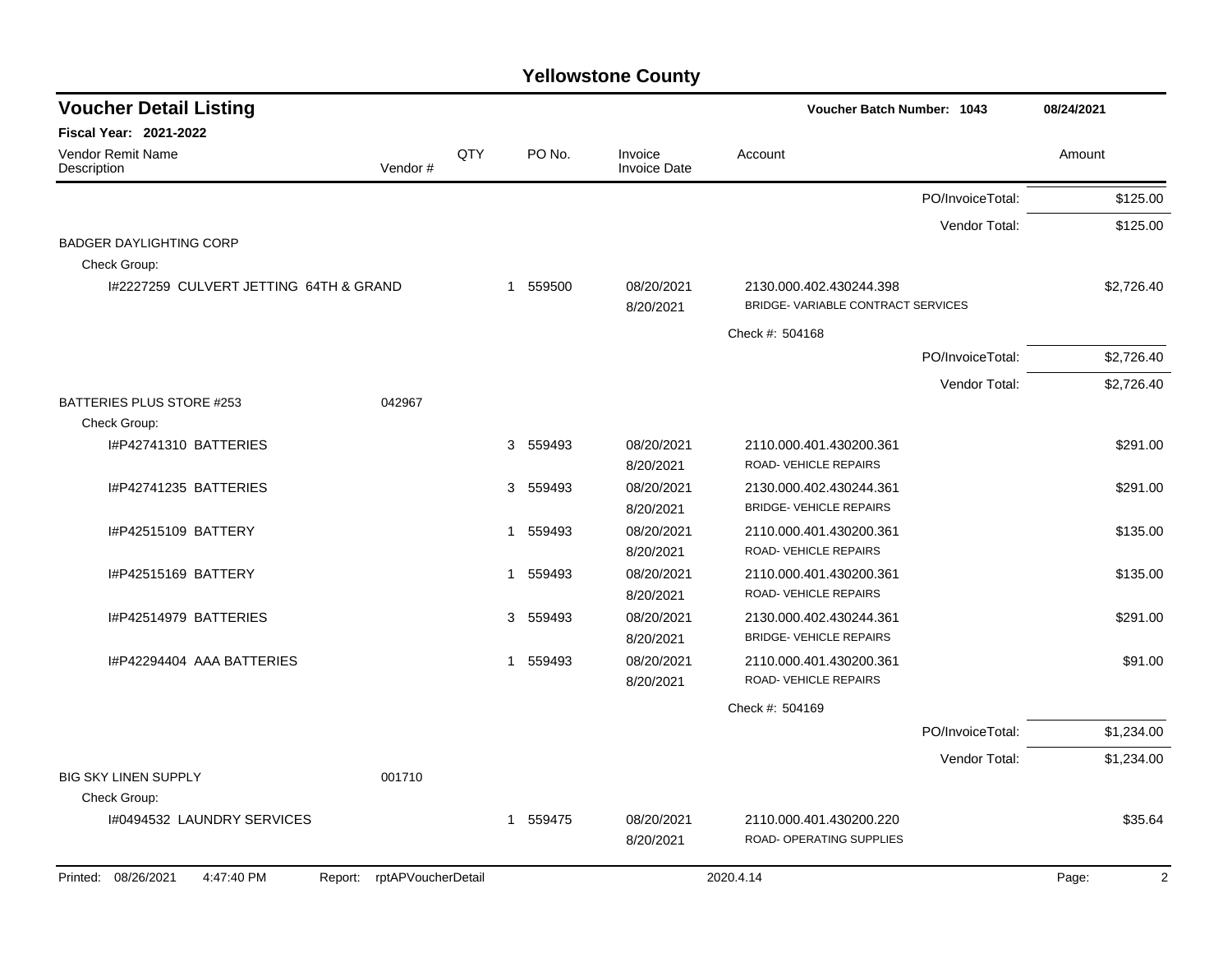|                                                   |         |     |             | <b>Yellowstone County</b>      |                                                     |                  |            |
|---------------------------------------------------|---------|-----|-------------|--------------------------------|-----------------------------------------------------|------------------|------------|
| <b>Voucher Detail Listing</b>                     |         |     |             |                                | <b>Voucher Batch Number: 1043</b>                   |                  | 08/24/2021 |
| Fiscal Year: 2021-2022                            |         |     |             |                                |                                                     |                  |            |
| Vendor Remit Name<br>Description                  | Vendor# | QTY | PO No.      | Invoice<br><b>Invoice Date</b> | Account                                             |                  | Amount     |
| I#0495464 LAUNDRY SUPPLIES                        |         |     | 1 559475    | 08/20/2021<br>8/20/2021        | 2110.000.401.430200.220<br>ROAD- OPERATING SUPPLIES |                  | \$134.06   |
| I#0496359 LAUNDRY SERVICES                        |         |     | 1 559475    | 08/20/2021<br>8/20/2021        | 2110.000.401.430200.220<br>ROAD- OPERATING SUPPLIES |                  | \$34.82    |
| I#0497231 LAUNDRY SERVICES                        |         |     | 1 559475    | 08/20/2021<br>8/20/2021        | 2110.000.401.430200.220<br>ROAD- OPERATING SUPPLIES |                  | \$101.06   |
| I#0498164 LAUNDRY SERVICES                        |         |     | 1 559475    | 08/20/2021<br>8/20/2021        | 2110.000.401.430200.220<br>ROAD- OPERATING SUPPLIES |                  | \$35.77    |
| I#0500902 LAUNDRY SERVICES                        |         |     | 559475<br>1 | 08/20/2021<br>8/20/2021        | 2110.000.401.430200.220<br>ROAD- OPERATING SUPPLIES |                  | \$99.97    |
|                                                   |         |     |             |                                | Check #: 504170                                     |                  |            |
|                                                   |         |     |             |                                |                                                     | PO/InvoiceTotal: | \$441.32   |
|                                                   |         |     |             |                                |                                                     | Vendor Total:    | \$441.32   |
| BILLINGS CONSTRUCTION SUPPLY<br>Check Group:      |         |     |             |                                |                                                     |                  |            |
| 1#127902 PORTABLE RENTAL                          |         |     | 1 559514    | 08/20/2021<br>8/20/2021        | 2110.000.401.430200.533<br>ROAD- EQUIPMENT RENTAL   |                  | \$110.05   |
|                                                   |         |     |             |                                | Check #: 504171                                     |                  |            |
|                                                   |         |     |             |                                |                                                     | PO/InvoiceTotal: | \$110.05   |
| <b>BILLINGS MACHINE/WELDING</b>                   | 001820  |     |             |                                |                                                     | Vendor Total:    | \$110.05   |
| Check Group:<br>I#C-085625 CUTT BRASS             |         |     | 1 559476    | 08/20/2021<br>8/20/2021        | 2110.000.401.430200.361<br>ROAD-VEHICLE REPAIRS     |                  | \$28.50    |
|                                                   |         |     |             |                                | Check #: 504172                                     |                  |            |
|                                                   |         |     |             |                                |                                                     | PO/InvoiceTotal: | \$28.50    |
| <b>BILLINGS REGIONAL LANDFILL</b><br>Check Group: | 042554  |     |             |                                |                                                     | Vendor Total:    | \$28.50    |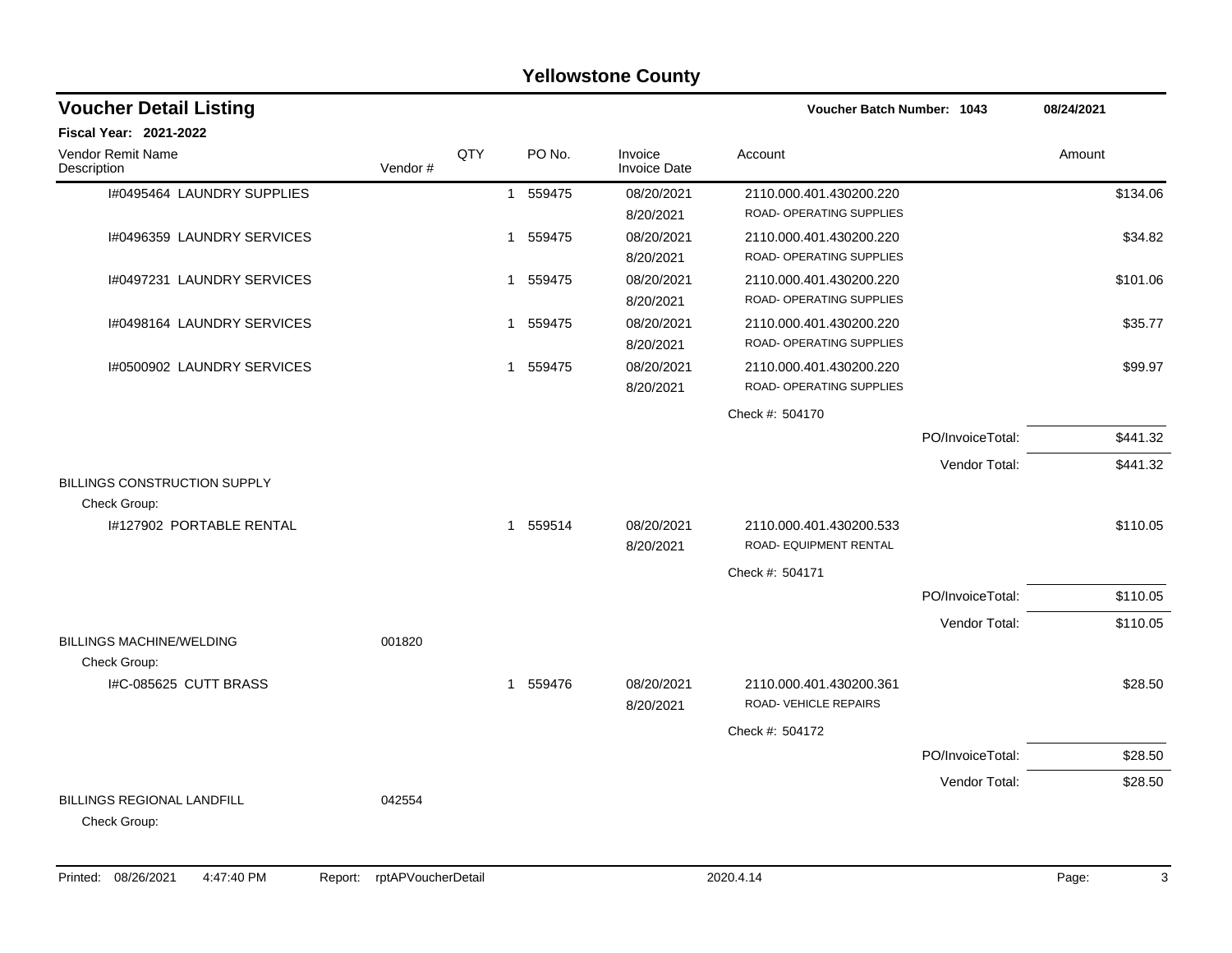|                                                                 |     |          | <b>Yellowstone County</b> |                                                           |            |
|-----------------------------------------------------------------|-----|----------|---------------------------|-----------------------------------------------------------|------------|
| <b>Voucher Detail Listing</b>                                   |     |          |                           | <b>Voucher Batch Number: 1043</b>                         | 08/24/2021 |
| Fiscal Year: 2021-2022                                          |     |          |                           |                                                           |            |
| Vendor Remit Name<br>Vendor#<br>Description                     | QTY | PO No.   | Invoice<br>Invoice Date   | Account                                                   | Amount     |
| I#01447993 DUMP                                                 | 1   | 559492   | 08/20/2021<br>8/20/2021   | 2110.000.401.430200.450<br>ROAD- RAW MATERIALS- GAS TAX   | \$11.45    |
| I#01446885 DUMP                                                 | 1   | 559492   | 08/20/2021<br>8/20/2021   | 2110.000.401.430200.450<br>ROAD- RAW MATERIALS- GAS TAX   | \$11.45    |
|                                                                 |     |          |                           | Check #: 504173                                           |            |
|                                                                 |     |          |                           | PO/InvoiceTotal:                                          | \$22.90    |
|                                                                 |     |          |                           | Vendor Total:                                             | \$22.90    |
| CARQUEST AUTO PARTS.<br>006210<br>Check Group:                  |     |          |                           |                                                           |            |
| #1935-642376 AIR FILTER                                         | 1   | 559472   | 08/20/2021<br>8/20/2021   | 2110.000.401.430200.361<br>ROAD-VEHICLE REPAIRS           | \$11.19    |
| I#1935-642337 TOGGLE SWITCH & SEALS                             | 1   | 559472   | 08/20/2021<br>8/20/2021   | 2130.000.402.430244.361<br><b>BRIDGE- VEHICLE REPAIRS</b> | \$16.72    |
| I#1935-644203 BELT, AIR FILTER                                  | 1   | 559472   | 08/20/2021<br>8/20/2021   | 2110.000.401.430200.361<br>ROAD-VEHICLE REPAIRS           | \$39.94    |
| I#1935-643042 BELT, TENSIONER, BRAKE PADS                       | 1   | 559472   | 08/20/2021<br>8/20/2021   | 2110.000.401.430200.361<br>ROAD-VEHICLE REPAIRS           | \$119.31   |
| I#1935-644071 OIL FILTER                                        | 1   | 559472   | 08/20/2021<br>8/20/2021   | 2110.000.401.430200.361<br>ROAD-VEHICLE REPAIRS           | \$25.08    |
| 2% DISCOUNT                                                     | 1   | 559472   | 08/20/2021<br>8/20/2021   | 2110.000.401.430200.361<br>ROAD-VEHICLE REPAIRS           | (\$3.91)   |
| 2% DISCOUNT                                                     | 1   | 559472   | 08/20/2021<br>8/20/2021   | 2130.000.402.430244.361<br><b>BRIDGE- VEHICLE REPAIRS</b> | (\$0.33)   |
|                                                                 |     |          |                           | Check #: 504174                                           |            |
|                                                                 |     |          |                           | PO/InvoiceTotal:                                          | \$208.00   |
|                                                                 |     |          |                           | Vendor Total:                                             | \$208.00   |
| CLEANER Q INC<br>Check Group:                                   |     |          |                           |                                                           |            |
| I#22021 ANNUAL FIRE EXTINGUISER INSPECTIONS                     |     | 1 559511 | 08/20/2021<br>8/20/2021   | 2110.000.401.430200.220<br>ROAD- OPERATING SUPPLIES       | \$1,809.00 |
| Printed: 08/26/2021<br>4:47:40 PM<br>Report: rptAPVoucherDetail |     |          |                           | 2020.4.14                                                 | Page:<br>4 |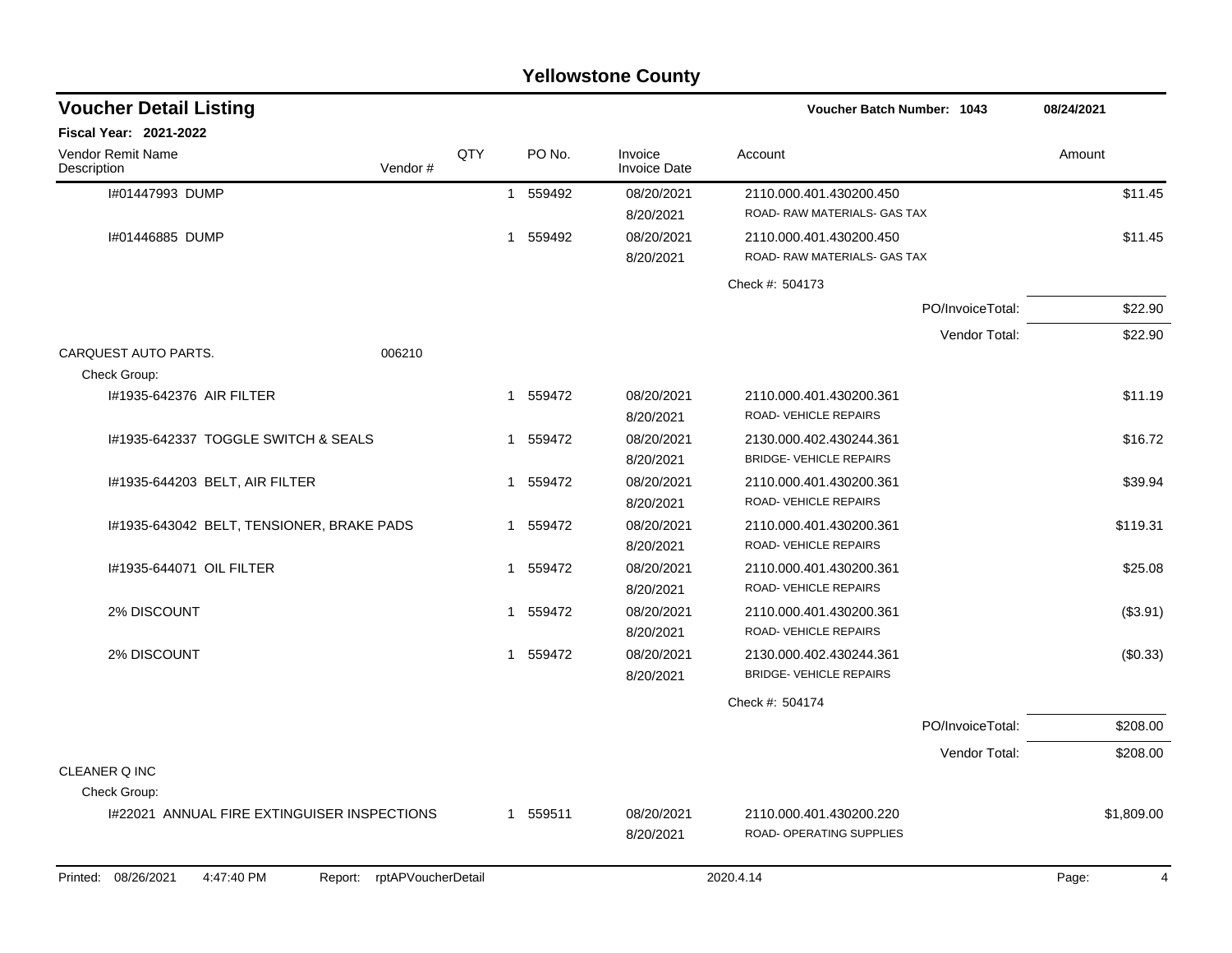| <b>Voucher Detail Listing</b>                                   |     |                        |                                | Voucher Batch Number: 1043                      |                  | 08/24/2021    |  |
|-----------------------------------------------------------------|-----|------------------------|--------------------------------|-------------------------------------------------|------------------|---------------|--|
| <b>Fiscal Year: 2021-2022</b>                                   |     |                        |                                |                                                 |                  |               |  |
| Vendor Remit Name<br>Vendor#<br>Description                     | QTY | PO No.                 | Invoice<br><b>Invoice Date</b> | Account                                         |                  | Amount        |  |
|                                                                 |     |                        |                                | Check #: 504175                                 |                  |               |  |
|                                                                 |     |                        |                                |                                                 | PO/InvoiceTotal: | \$1,809.00    |  |
|                                                                 |     |                        |                                |                                                 | Vendor Total:    | \$1,809.00    |  |
| <b>CLUTCH MASTERS</b><br>020109                                 |     |                        |                                |                                                 |                  |               |  |
| Check Group:                                                    |     |                        |                                |                                                 |                  |               |  |
| 1#96285 FLYWHEEL LABOR                                          |     | 1 559488               | 08/20/2021<br>8/20/2021        | 2110.000.401.430200.361<br>ROAD-VEHICLE REPAIRS |                  | \$55.00       |  |
|                                                                 |     |                        |                                | Check #: 504176                                 |                  |               |  |
|                                                                 |     |                        |                                |                                                 | PO/InvoiceTotal: | \$55.00       |  |
|                                                                 |     |                        |                                |                                                 | Vendor Total:    | \$55.00       |  |
| <b>COP CONSTRUCTION</b><br>002409                               |     |                        |                                |                                                 |                  |               |  |
| Check Group:<br>PAYAP#1 BRIDGE CONSTRUCTION #28-02 ALKALI       |     | 1 559478               | 08/20/2021                     | 2130.000.402.430244.932                         |                  |               |  |
| <b>CREEK ROAD</b>                                               |     |                        |                                |                                                 |                  | \$336,600.00  |  |
|                                                                 |     |                        | 8/20/2021                      | <b>BRIDGE- CONSTRUCTION</b>                     |                  |               |  |
| 5% RETAINAGE                                                    |     | 559478<br>$\mathbf{1}$ | 08/20/2021                     | 2130.000.402.430244.932                         |                  | (\$16,830.00) |  |
|                                                                 |     |                        | 8/20/2021                      | <b>BRIDGE- CONSTRUCTION</b>                     |                  |               |  |
| <b>1% CONTRACTORS TAX</b>                                       |     | 559478<br>$\mathbf{1}$ | 08/20/2021                     | 2130.000.402.430244.932                         |                  | (\$3,197.70)  |  |
|                                                                 |     |                        | 8/20/2021                      | <b>BRIDGE- CONSTRUCTION</b>                     |                  |               |  |
|                                                                 |     |                        |                                | Check #: 504177                                 |                  |               |  |
|                                                                 |     |                        |                                |                                                 | PO/InvoiceTotal: | \$316,572.30  |  |
|                                                                 |     |                        |                                |                                                 | Vendor Total:    | \$316,572.30  |  |
| DRINKWALTER AUTO GLASS<br>Check Group:                          |     |                        |                                |                                                 |                  |               |  |
| I#2884 WINDSHIELD REPAIR                                        |     | 1 559516               | 08/20/2021                     | 2130.000.402.430244.361                         |                  | \$210.00      |  |
|                                                                 |     |                        | 8/20/2021                      | <b>BRIDGE- VEHICLE REPAIRS</b>                  |                  |               |  |
| I#2883 WINDSHIELD REPAIR                                        |     | 559516<br>$\mathbf{1}$ | 08/20/2021                     | 2110.000.401.430200.361                         |                  | \$210.00      |  |
|                                                                 |     |                        | 8/20/2021                      | ROAD-VEHICLE REPAIRS                            |                  |               |  |
| I#2882 WINDSHIELD REPAIR                                        |     | 559516<br>1            | 08/20/2021                     | 2110.000.401.430200.361                         |                  | \$210.00      |  |
|                                                                 |     |                        | 8/20/2021                      | ROAD-VEHICLE REPAIRS                            |                  |               |  |
|                                                                 |     |                        |                                | Check #: 504178                                 |                  |               |  |
| Printed: 08/26/2021<br>Report: rptAPVoucherDetail<br>4:47:40 PM |     |                        |                                | 2020.4.14                                       |                  | Page:<br>5    |  |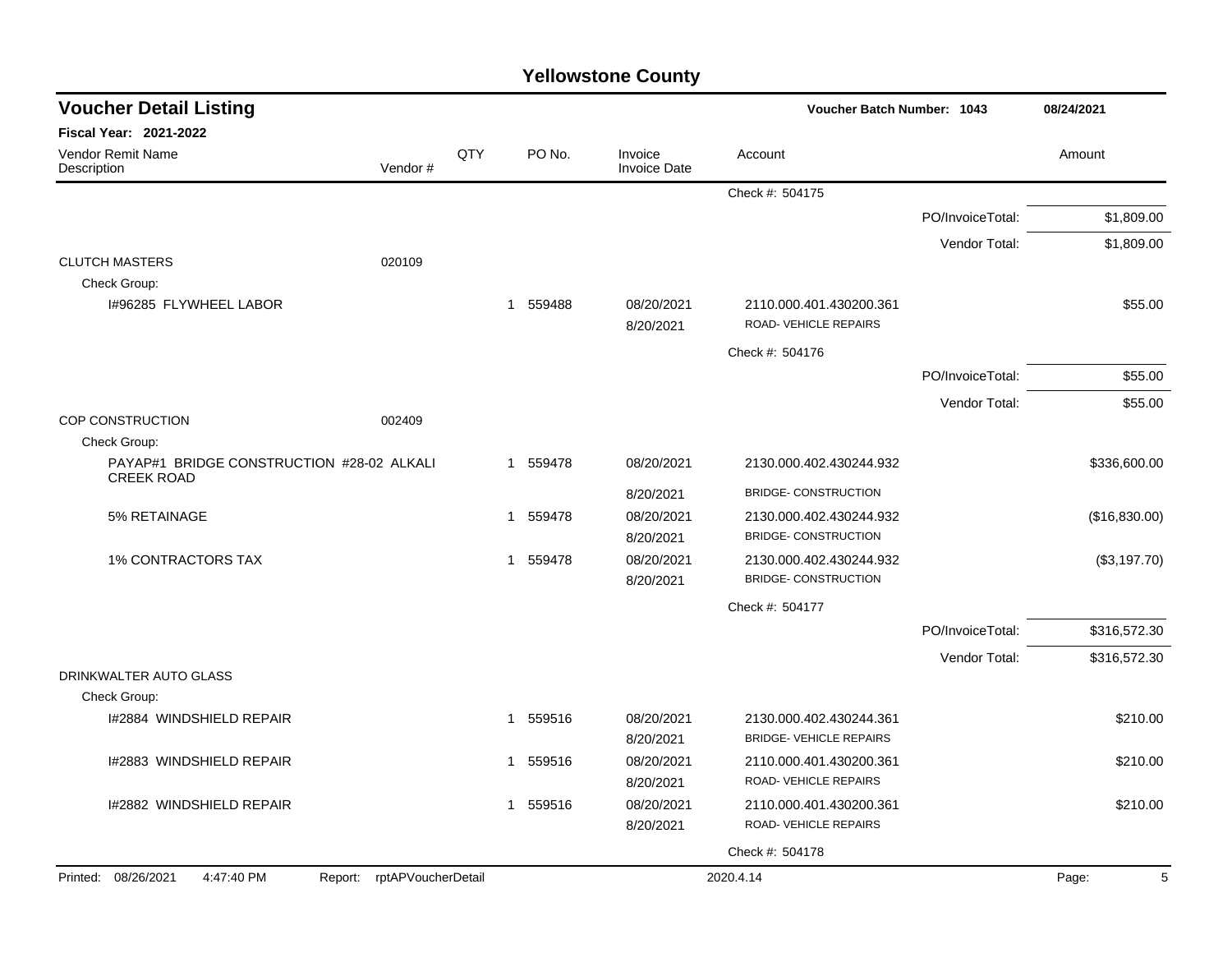| <b>Voucher Detail Listing</b>                |                    |     | Voucher Batch Number: 1043 |                                | 08/24/2021                                                |                  |            |   |
|----------------------------------------------|--------------------|-----|----------------------------|--------------------------------|-----------------------------------------------------------|------------------|------------|---|
| Fiscal Year: 2021-2022                       |                    |     |                            |                                |                                                           |                  |            |   |
| Vendor Remit Name<br>Description             | Vendor#            | QTY | PO No.                     | Invoice<br><b>Invoice Date</b> | Account                                                   |                  | Amount     |   |
|                                              |                    |     |                            |                                |                                                           | PO/InvoiceTotal: | \$630.00   |   |
| <b>FISHER'S TECHNOLOGY</b>                   |                    |     |                            |                                |                                                           | Vendor Total:    | \$630.00   |   |
| Check Group:                                 |                    |     |                            |                                |                                                           |                  |            |   |
| I#931330 COPY COUNT 7-21 SHOP                |                    |     | 1 559515                   | 08/20/2021<br>8/20/2021        | 2110.000.401.430200.210<br>ROAD- OFFICE SUPPLIES          |                  | \$10.72    |   |
|                                              |                    |     |                            |                                | Check #: 504179                                           |                  |            |   |
|                                              |                    |     |                            |                                |                                                           | PO/InvoiceTotal: | \$10.72    |   |
|                                              |                    |     |                            |                                |                                                           | Vendor Total:    | \$10.72    |   |
| <b>GALLES FILTER &amp; EXHAUST</b>           |                    |     |                            |                                |                                                           |                  |            |   |
| Check Group:<br>I#T-97911 FILTERS            |                    |     | 1 559513                   | 08/20/2021<br>8/20/2021        | 2110.000.401.430200.361<br><b>ROAD-VEHICLE REPAIRS</b>    |                  | \$67.56    |   |
|                                              |                    |     |                            |                                | Check #: 504180                                           |                  |            |   |
|                                              |                    |     |                            |                                |                                                           | PO/InvoiceTotal: | \$67.56    |   |
|                                              |                    |     |                            |                                |                                                           | Vendor Total:    | \$67.56    |   |
| HARDRIVES CONSTRUCTION INC<br>Check Group:   | 003326             |     |                            |                                |                                                           |                  |            |   |
| I#1632 PATCHING                              |                    |     | 1 559479                   | 08/20/2021<br>8/20/2021        | 2110.000.401.430200.450<br>ROAD-RAW MATERIALS- GAS TAX    |                  | \$794.88   |   |
|                                              |                    |     |                            |                                | Check #: 504181                                           |                  |            |   |
|                                              |                    |     |                            |                                |                                                           | PO/InvoiceTotal: | \$794.88   |   |
|                                              |                    |     |                            |                                |                                                           | Vendor Total:    | \$794.88   |   |
| <b>I-STATE TRUCK CENTER INC</b>              |                    |     |                            |                                |                                                           |                  |            |   |
| Check Group:                                 |                    |     |                            |                                |                                                           |                  |            |   |
| I#C251316912-01 DOOR IGNITION                |                    |     | 1 559499                   | 08/20/2021<br>8/20/2021        | 2130.000.402.430244.361<br><b>BRIDGE- VEHICLE REPAIRS</b> |                  | \$39.88    |   |
| I#C251317102-01 CLUTCH                       |                    |     | 559499<br>1                | 08/20/2021<br>8/20/2021        | 2110.000.401.430200.361<br><b>ROAD-VEHICLE REPAIRS</b>    |                  | \$1,143.60 |   |
| Printed: 08/26/2021<br>4:47:40 PM<br>Report: | rptAPVoucherDetail |     |                            |                                | 2020.4.14                                                 |                  | Page:      | 6 |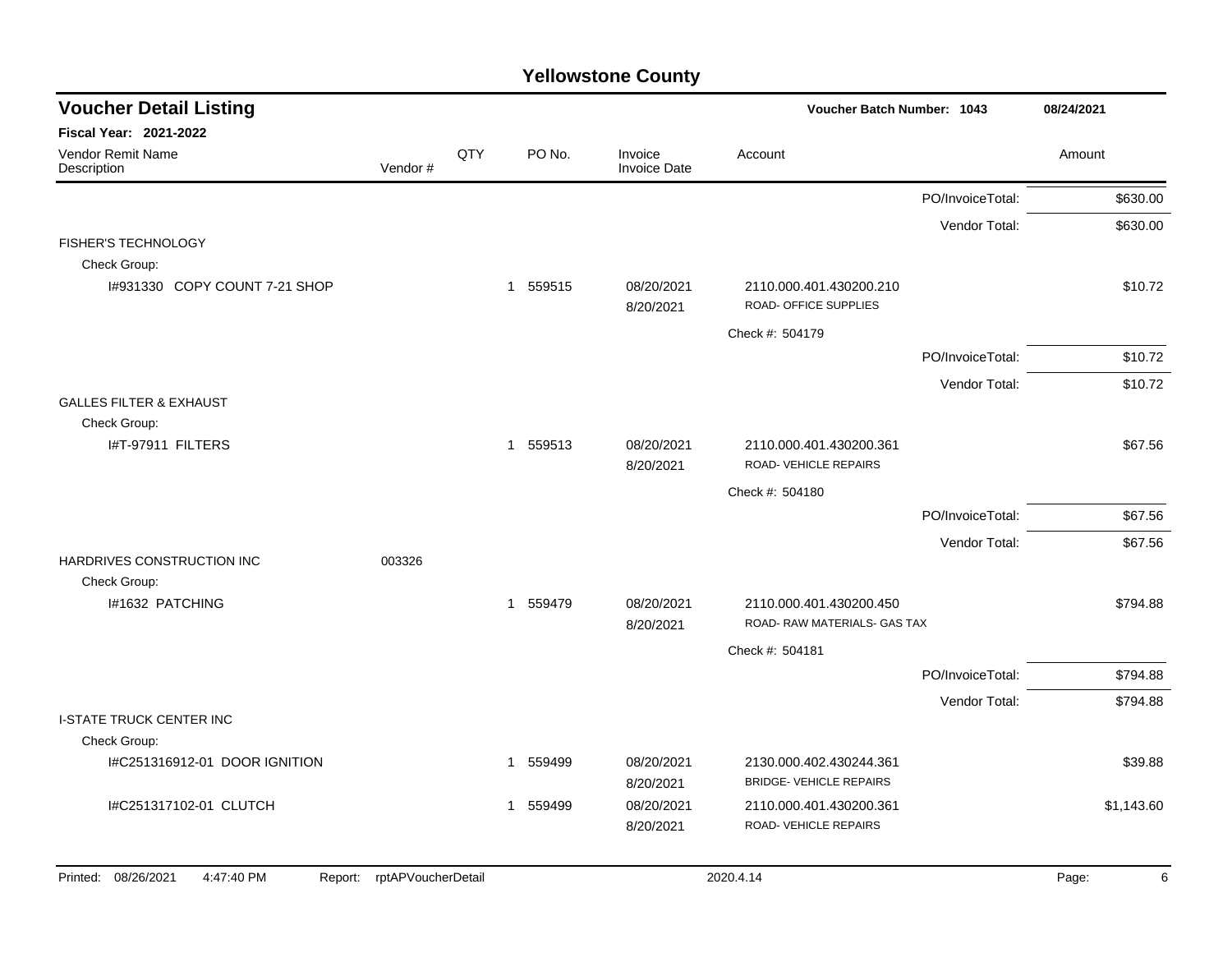| <b>Voucher Detail Listing</b>                |         |     |                |          |                                | <b>Voucher Batch Number: 1043</b>                       |                  | 08/24/2021 |  |
|----------------------------------------------|---------|-----|----------------|----------|--------------------------------|---------------------------------------------------------|------------------|------------|--|
| <b>Fiscal Year: 2021-2022</b>                |         |     |                |          |                                |                                                         |                  |            |  |
| <b>Vendor Remit Name</b><br>Description      | Vendor# | QTY |                | PO No.   | Invoice<br><b>Invoice Date</b> | Account                                                 |                  | Amount     |  |
| I#C251317123-01 FUEL PUMP, GASKET, COUPLING  |         |     | $\overline{1}$ | 559499   | 08/20/2021<br>8/20/2021        | 2110.000.401.430200.361<br>ROAD-VEHICLE REPAIRS         |                  | \$421.79   |  |
| I#C251316392-01 WINDSHIELD                   |         |     |                | 1 559499 | 08/20/2021<br>8/20/2021        | 2110.000.401.430200.361<br>ROAD-VEHICLE REPAIRS         |                  | \$861.87   |  |
|                                              |         |     |                |          |                                | Check #: 504182                                         |                  |            |  |
|                                              |         |     |                |          |                                |                                                         | PO/InvoiceTotal: | \$2,467.14 |  |
|                                              |         |     |                |          |                                |                                                         | Vendor Total:    | \$2,467.14 |  |
| <b>LOMCO INC</b><br>Check Group:             | 039358  |     |                |          |                                |                                                         |                  |            |  |
| 1#010475-01 PASS R60/40 MILLING OIL 61032    |         |     | $\mathbf 1$    | 559491   | 08/20/2021<br>8/20/2021        | 2110.000.401.430200.450<br>ROAD-RAW MATERIALS- GAS TAX  |                  | \$836.98   |  |
| I#031053-01 PASS R 60/40 MILLING OIL 61032   |         |     |                | 1 559491 | 08/20/2021<br>8/20/2021        | 2110.000.401.430200.450<br>ROAD-RAW MATERIALS-GAS TAX   |                  | \$866.69   |  |
| 1#031385-01 PASS R MILLING OIL 61032         |         |     |                | 1 559491 | 08/20/2021<br>8/20/2021        | 2110.000.401.430200.450<br>ROAD-RAW MATERIALS- GAS TAX  |                  | \$1,138.68 |  |
| 1#031346-01 PASS CR MILLING OIL 61016        |         |     | $\mathbf 1$    | 559491   | 08/20/2021<br>8/20/2021        | 2110.000.401.430200.450<br>ROAD-RAW MATERIALS- GAS TAX  |                  | \$1,028.70 |  |
|                                              |         |     |                |          |                                | Check #: 504183                                         |                  |            |  |
|                                              |         |     |                |          |                                |                                                         | PO/InvoiceTotal: | \$3,871.05 |  |
| MAC LTT MANUFACTURING INC                    |         |     |                |          |                                |                                                         | Vendor Total:    | \$3,871.05 |  |
| Check Group:                                 |         |     |                |          |                                |                                                         |                  |            |  |
| I#31-011079 GUAGE & ADAPTER                  |         |     |                | 1 559509 | 08/20/2021<br>8/20/2021        | 2110.000.401.430200.361<br><b>ROAD- VEHICLE REPAIRS</b> |                  | \$147.77   |  |
|                                              |         |     |                |          |                                | Check #: 504184                                         |                  |            |  |
|                                              |         |     |                |          |                                |                                                         | PO/InvoiceTotal: | \$147.77   |  |
|                                              |         |     |                |          |                                |                                                         | Vendor Total:    | \$147.77   |  |
| <b>MARKETING SPECIALTIES</b><br>Check Group: | 004032  |     |                |          |                                |                                                         |                  |            |  |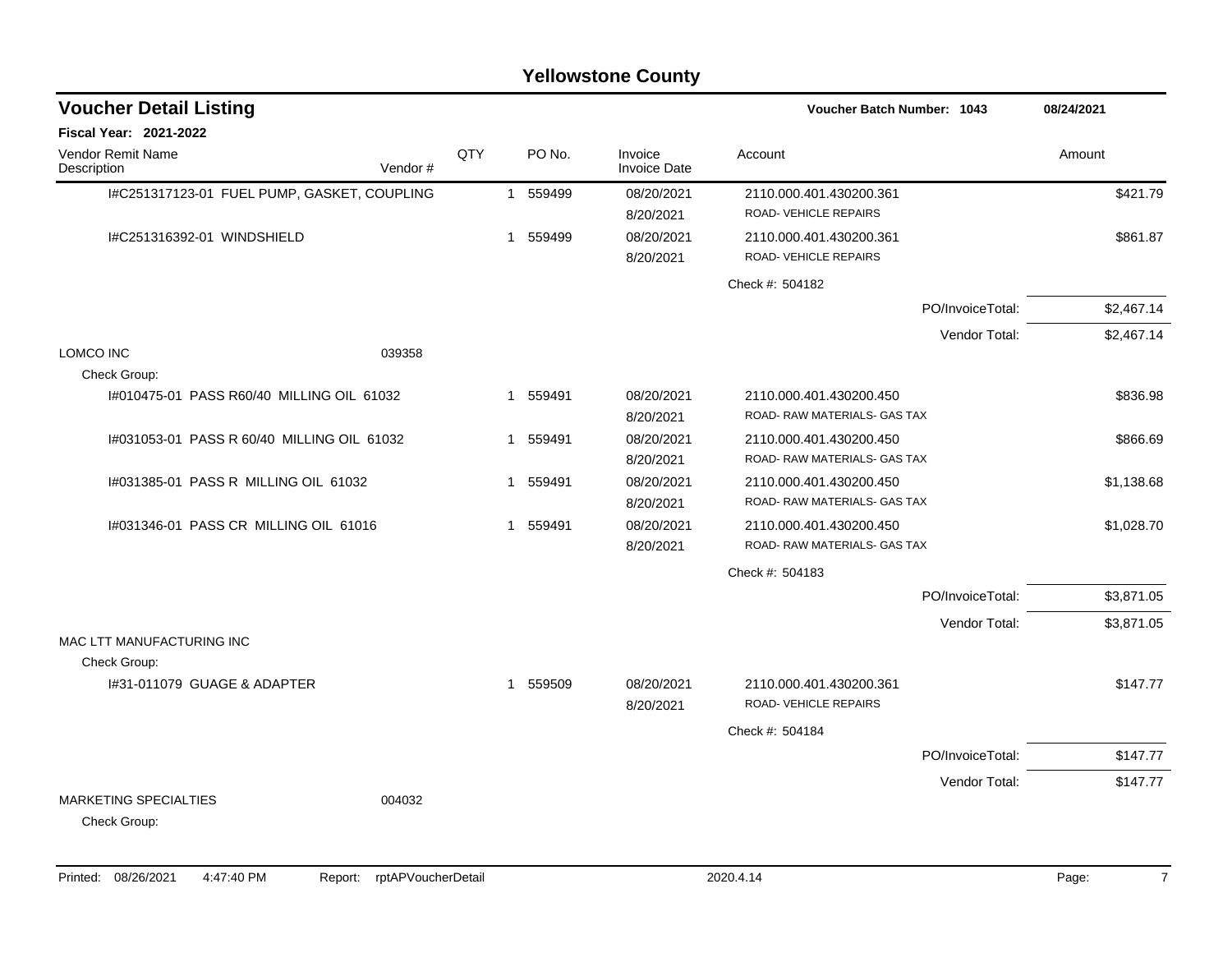| <b>Voucher Detail Listing</b>                     |                    |     |  |          |                                | Voucher Batch Number: 1043                                 |                  | 08/24/2021 |
|---------------------------------------------------|--------------------|-----|--|----------|--------------------------------|------------------------------------------------------------|------------------|------------|
| <b>Fiscal Year: 2021-2022</b>                     |                    |     |  |          |                                |                                                            |                  |            |
| Vendor Remit Name<br>Description                  | Vendor#            | QTY |  | PO No.   | Invoice<br><b>Invoice Date</b> | Account                                                    |                  | Amount     |
| I#089090 Broadview Fuel Tank                      |                    |     |  | 1 559481 | 08/20/2021<br>8/20/2021        | 2110.000.401.430200.362<br><b>ROAD-MAINT &amp; REPAIRS</b> |                  | \$3,039.92 |
|                                                   |                    |     |  |          |                                | Check #: 504185                                            |                  |            |
|                                                   |                    |     |  |          |                                |                                                            | PO/InvoiceTotal: | \$3,039.92 |
|                                                   |                    |     |  |          |                                |                                                            | Vendor Total:    | \$3,039.92 |
| <b>MONTANA RADIATOR WORKS</b><br>Check Group:     | 004375             |     |  |          |                                |                                                            |                  |            |
| I#62117 RADIATOR                                  |                    |     |  | 1 559482 | 08/20/2021<br>8/20/2021        | 2110.000.401.430200.361<br>ROAD- VEHICLE REPAIRS           |                  | \$1,188.00 |
|                                                   |                    |     |  |          |                                | Check #: 504186                                            |                  |            |
|                                                   |                    |     |  |          |                                |                                                            | PO/InvoiceTotal: | \$1,188.00 |
|                                                   |                    |     |  |          |                                |                                                            | Vendor Total:    | \$1,188.00 |
| <b>MONTANA RAIL LINK</b>                          |                    |     |  |          |                                |                                                            |                  |            |
| Check Group:<br>A#817109 I#460337 AG#201440 LEASE |                    |     |  |          | 08/20/2021                     | 2110.000.401.430200.220                                    |                  | \$181.00   |
| 9/16/21-9/15/22                                   |                    |     |  | 1 559501 |                                |                                                            |                  |            |
|                                                   |                    |     |  |          | 8/20/2021                      | ROAD- OPERATING SUPPLIES                                   |                  |            |
|                                                   |                    |     |  |          |                                | Check #: 504187                                            |                  |            |
|                                                   |                    |     |  |          |                                |                                                            | PO/InvoiceTotal: | \$181.00   |
| <b>NAPA AUTO PARTS</b>                            | 020015             |     |  |          |                                |                                                            | Vendor Total:    | \$181.00   |
| Check Group:                                      |                    |     |  |          |                                |                                                            |                  |            |
| I#3977-00-322403 LED LIGHT                        |                    |     |  | 1 559470 | 08/20/2021<br>8/20/2021        | 2130.000.402.430244.361<br><b>BRIDGE- VEHICLE REPAIRS</b>  |                  | \$42.84    |
| I#3977-00-322437 BACKUP ALARM, SUPPLIES           |                    |     |  | 1 559470 | 08/20/2021<br>8/20/2021        | 2110.000.401.430200.361<br>ROAD-VEHICLE REPAIRS            |                  | \$98.88    |
| I#3977-00-323011 FUEL OIL MIX                     |                    |     |  | 1 559470 | 08/20/2021<br>8/20/2021        | 2110.000.401.430200.361<br>ROAD-VEHICLE REPAIRS            |                  | \$14.99    |
| I#3977-00-324788 BEACON                           |                    |     |  | 1 559470 | 08/20/2021<br>8/20/2021        | 2110.000.401.430200.361<br>ROAD-VEHICLE REPAIRS            |                  | \$153.98   |
| Printed: 08/26/2021<br>4:47:40 PM<br>Report:      | rptAPVoucherDetail |     |  |          |                                | 2020.4.14                                                  |                  | 8<br>Page: |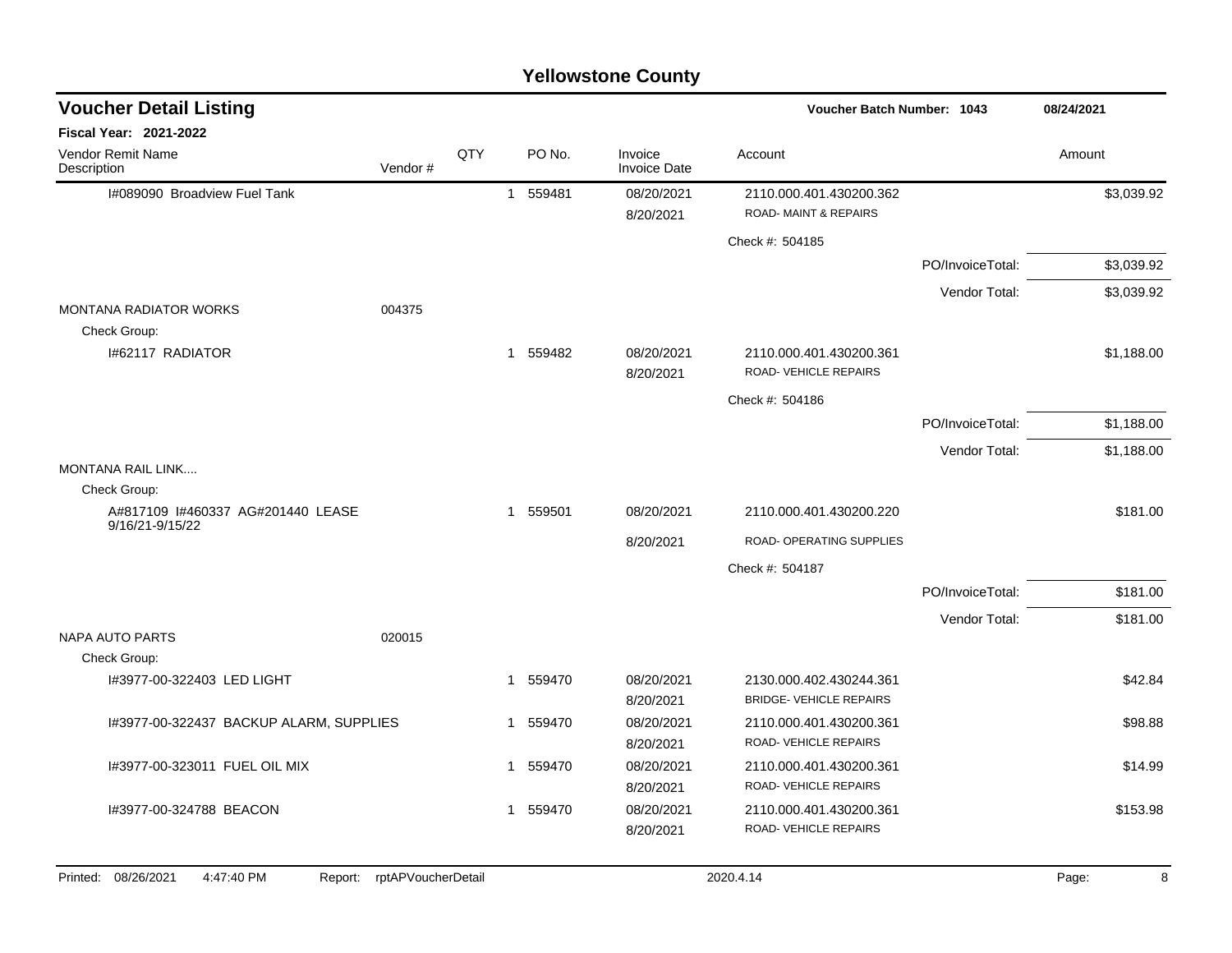| <b>Yellowstone County</b> |  |
|---------------------------|--|
|---------------------------|--|

| <b>Voucher Detail Listing</b>                |                    |             |          |                                | <b>Voucher Batch Number: 1043</b>                   |                  | 08/24/2021 |
|----------------------------------------------|--------------------|-------------|----------|--------------------------------|-----------------------------------------------------|------------------|------------|
| <b>Fiscal Year: 2021-2022</b>                |                    |             |          |                                |                                                     |                  |            |
| <b>Vendor Remit Name</b><br>Description      | Vendor#            | QTY         | PO No.   | Invoice<br><b>Invoice Date</b> | Account                                             |                  | Amount     |
| I#3977-00-324087 SWITCH                      |                    |             | 1 559470 | 08/20/2021<br>8/20/2021        | 2110.000.401.430200.361<br>ROAD-VEHICLE REPAIRS     |                  | \$55.29    |
| 1#3977-00-326350 TENSIONER                   |                    |             | 1 559470 | 08/20/2021<br>8/20/2021        | 2110.000.401.430200.361<br>ROAD-VEHICLE REPAIRS     |                  | \$108.03   |
| I#3977-00-326182 PURGE VALVE                 |                    |             | 1 559470 | 08/20/2021<br>8/20/2021        | 2110.000.401.430200.361<br>ROAD-VEHICLE REPAIRS     |                  | \$39.75    |
| I#3977-00-326103 FUSES                       |                    | 1           | 559470   | 08/20/2021<br>8/20/2021        | 2110.000.401.430200.361<br>ROAD-VEHICLE REPAIRS     |                  | \$11.92    |
| I#3977-00-326430 GLASS CLEANER, BEAMS        |                    | -1          | 559470   | 08/20/2021<br>8/20/2021        | 2110.000.401.430200.361<br>ROAD-VEHICLE REPAIRS     |                  | \$190.30   |
| 1#3977-00-324934 MIRROR                      |                    | $\mathbf 1$ | 559470   | 08/20/2021<br>8/20/2021        | 2110.000.401.430200.361<br>ROAD-VEHICLE REPAIRS     |                  | \$32.38    |
| I#3977-00-325944 BEAMS                       |                    | 1           | 559470   | 08/20/2021<br>8/20/2021        | 2110.000.401.430200.361<br>ROAD-VEHICLE REPAIRS     |                  | \$54.32    |
| I#3977-00-325023 FUEL FILTERS                |                    |             | 1 559470 | 08/20/2021<br>8/20/2021        | 2110.000.401.430200.361<br>ROAD-VEHICLE REPAIRS     |                  | \$55.14    |
|                                              |                    |             |          |                                | Check #: 504188                                     |                  |            |
|                                              |                    |             |          |                                |                                                     | PO/InvoiceTotal: | \$857.82   |
|                                              |                    |             |          |                                |                                                     | Vendor Total:    | \$857.82   |
| <b>NAXIN SAFETY</b>                          |                    |             |          |                                |                                                     |                  |            |
| Check Group:<br>I#T3136 SAFETY Lens Wipes    |                    |             | 1 559506 | 08/20/2021<br>8/20/2021        | 2110.000.401.430200.220<br>ROAD- OPERATING SUPPLIES |                  | \$33.10    |
|                                              |                    |             |          |                                | Check #: 504189                                     |                  |            |
|                                              |                    |             |          |                                |                                                     | PO/InvoiceTotal: | \$33.10    |
|                                              |                    |             |          |                                |                                                     | Vendor Total:    | \$33.10    |
| NORTHWESTERN ENERGY<br>Check Group:          | 045035             |             |          |                                |                                                     |                  |            |
| A#0997065-8 64TH & HESPER 7/29/21            |                    |             | 1 559495 | 08/20/2021<br>8/20/2021        | 2110.000.401.430260.341<br>ROAD- ELECTRICITY        |                  | \$9.93     |
| 4:47:40 PM<br>Printed: 08/26/2021<br>Report: | rptAPVoucherDetail |             |          |                                | 2020.4.14                                           |                  | 9<br>Page: |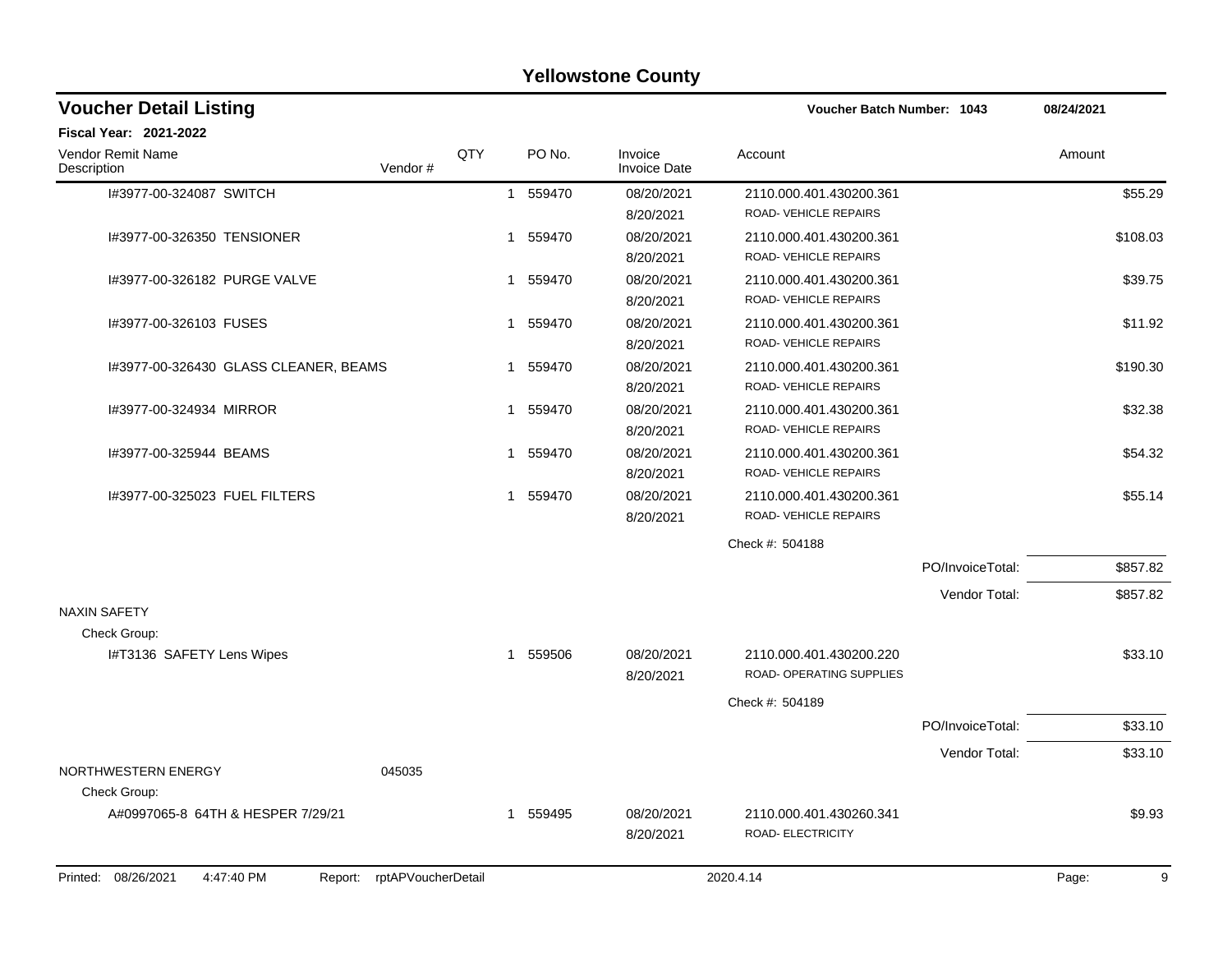| <b>Voucher Detail Listing</b>                                 |                            |     |          |                                | Voucher Batch Number: 1043                          |                  | 08/24/2021 |            |
|---------------------------------------------------------------|----------------------------|-----|----------|--------------------------------|-----------------------------------------------------|------------------|------------|------------|
| <b>Fiscal Year: 2021-2022</b>                                 |                            |     |          |                                |                                                     |                  |            |            |
| Vendor Remit Name<br>Description                              | Vendor#                    | QTY | PO No.   | Invoice<br><b>Invoice Date</b> | Account                                             |                  | Amount     |            |
| A#1454585-9 7-29-21 72ND & HESPER                             |                            |     | 1 559495 | 08/20/2021<br>8/20/2021        | 2110.000.401.430260.341<br>ROAD- ELECTRICITY        |                  |            | \$12.45    |
| A#0599794-5 8-4-21 YELLOWSTONE RIVER RD &<br><b>BITTERROT</b> |                            |     | 1 559495 | 08/20/2021                     | 2110.000.401.430260.341                             |                  |            | \$12.52    |
|                                                               |                            |     |          | 8/20/2021                      | ROAD- ELECTRICITY                                   |                  |            |            |
| A#3085207-3 7-29-21 56TH & HESPER                             |                            |     | 1 559495 | 08/20/2021<br>8/20/2021        | 2110.000.401.430260.341<br><b>ROAD- ELECTRICITY</b> |                  |            | \$9.67     |
|                                                               |                            |     |          |                                | Check #: 504190                                     |                  |            |            |
|                                                               |                            |     |          |                                |                                                     | PO/InvoiceTotal: |            | \$44.57    |
| <b>PACIFIC STEEL</b>                                          | 004900                     |     |          |                                |                                                     | Vendor Total:    |            | \$44.57    |
| Check Group:                                                  |                            |     |          |                                |                                                     |                  |            |            |
| I#7744830 ALUMINUM                                            |                            |     | 1 559483 | 08/20/2021<br>8/20/2021        | 2110.000.401.430200.361<br>ROAD-VEHICLE REPAIRS     |                  |            | \$31.63    |
|                                                               |                            |     |          |                                | Check #: 504191                                     |                  |            |            |
|                                                               |                            |     |          |                                |                                                     | PO/InvoiceTotal: |            | \$31.63    |
| POWERPLAN OIB                                                 |                            |     |          |                                |                                                     | Vendor Total:    |            | \$31.63    |
| Check Group:                                                  | 045339                     |     |          |                                |                                                     |                  |            |            |
| I#P6281112 OPEN/CLOSE                                         |                            |     | 1 559471 | 08/20/2021<br>8/20/2021        | 2110.000.401.430200.361<br>ROAD-VEHICLE REPAIRS     |                  |            | \$92.95    |
| I#P8094212 DEFF                                               |                            |     | 1 559471 | 08/20/2021<br>8/20/2021        | 2110.000.401.430200.361<br>ROAD-VEHICLE REPAIRS     |                  |            | \$478.50   |
| I#P8114512 HY GUARD                                           |                            |     | 1 559471 | 08/20/2021<br>8/20/2021        | 2110.000.401.430200.361<br>ROAD-VEHICLE REPAIRS     |                  |            | \$889.10   |
| I#P8087912 HY GUARD                                           |                            |     | 1 559471 | 08/20/2021<br>8/20/2021        | 2110.000.401.430200.361<br>ROAD-VEHICLE REPAIRS     |                  |            | \$1,699.20 |
| I#P8114412 WET CHARGE BATTERY                                 |                            |     | 1 559471 | 08/20/2021<br>8/20/2021        | 2110.000.401.430200.361<br>ROAD-VEHICLE REPAIRS     |                  |            | \$750.00   |
| I#P8030612 CONTAMINATION                                      |                            |     | 1 559471 | 08/20/2021<br>8/20/2021        | 2110.000.401.430200.361<br>ROAD-VEHICLE REPAIRS     |                  |            | \$70.39    |
| Printed: 08/26/2021<br>4:47:40 PM                             | Report: rptAPVoucherDetail |     |          |                                | 2020.4.14                                           |                  | Page:      | 10         |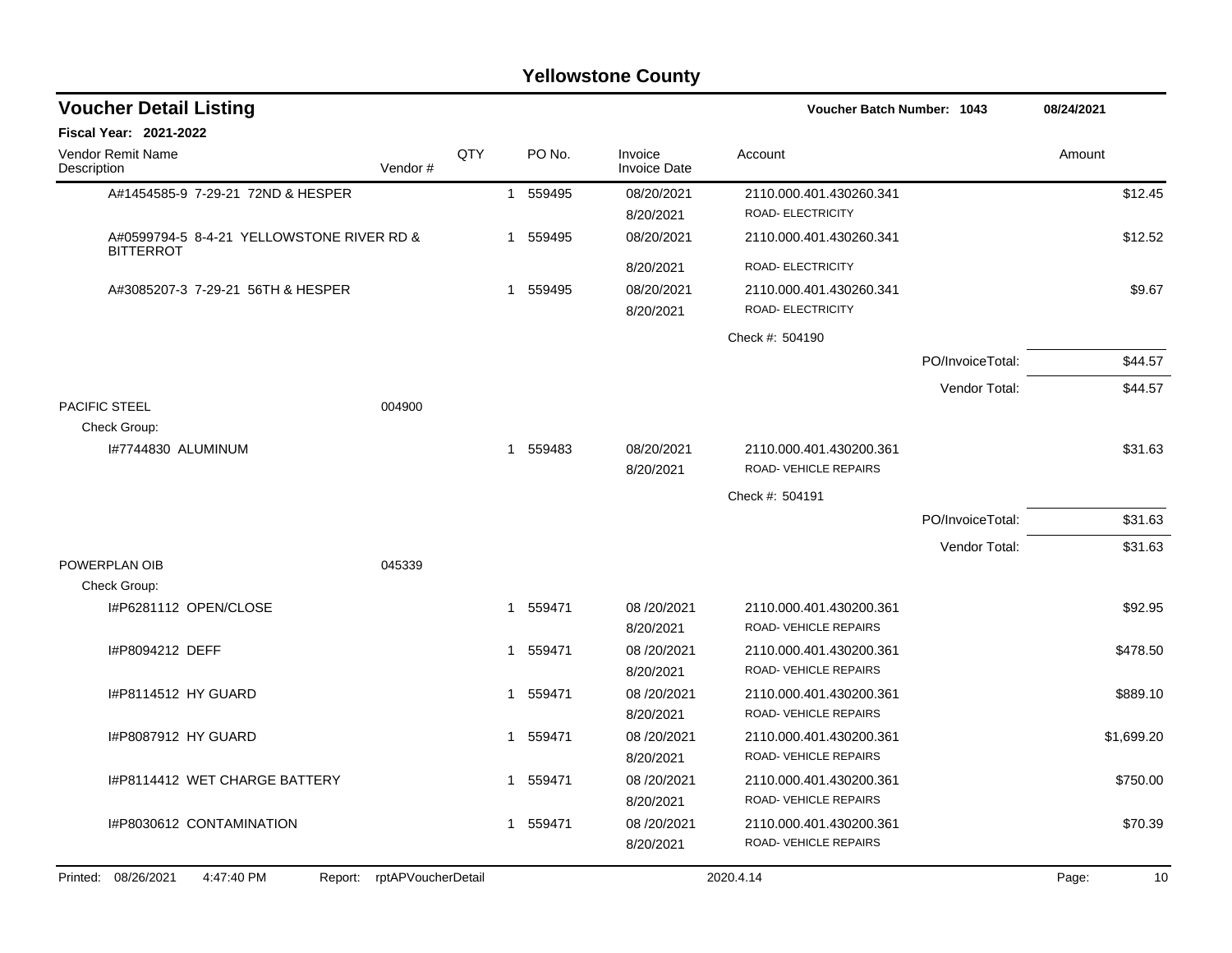| <b>Voucher Detail Listing</b>                          |         |     |                        |                         | Voucher Batch Number: 1043                       |                  | 08/24/2021 |  |
|--------------------------------------------------------|---------|-----|------------------------|-------------------------|--------------------------------------------------|------------------|------------|--|
| Fiscal Year: 2021-2022                                 |         |     |                        |                         |                                                  |                  |            |  |
| Vendor Remit Name<br>Description                       | Vendor# | QTY | PO No.                 | Invoice<br>Invoice Date | Account                                          |                  | Amount     |  |
|                                                        |         |     |                        |                         | Check #: 504192                                  |                  |            |  |
|                                                        |         |     |                        |                         |                                                  | PO/InvoiceTotal: | \$3,980.14 |  |
|                                                        |         |     |                        |                         |                                                  | Vendor Total:    | \$3,980.14 |  |
| <b>PURVIS INDUSTRIES</b>                               |         |     |                        |                         |                                                  |                  |            |  |
| Check Group:                                           |         |     |                        |                         |                                                  |                  |            |  |
| I#30581126 HYDRAULIC ASSEMBLY                          |         |     | 559517<br>$\mathbf{1}$ | 08/20/2021<br>8/20/2021 | 2110.000.401.430200.361<br>ROAD- VEHICLE REPAIRS |                  | \$84.22    |  |
| 1#30579702 HYDRAULIC ASSEMBLY                          |         |     | 1 559517               | 08/20/2021<br>8/20/2021 | 2110.000.401.430200.361<br>ROAD-VEHICLE REPAIRS  |                  | \$277.68   |  |
|                                                        |         |     |                        |                         | Check #: 504193                                  |                  |            |  |
|                                                        |         |     |                        |                         |                                                  | PO/InvoiceTotal: | \$361.90   |  |
|                                                        |         |     |                        |                         |                                                  | Vendor Total:    | \$361.90   |  |
| <b>REPUBLIC SERVICES #892</b>                          |         |     |                        |                         |                                                  |                  |            |  |
| Check Group:                                           |         |     |                        |                         |                                                  |                  |            |  |
| A#3-0892-3502010 I#0892-000950368 BROADVIEW<br>7/28/21 |         |     | 559507<br>$\mathbf{1}$ | 08/20/2021              | 2110.000.401.430200.340                          |                  | \$44.34    |  |
|                                                        |         |     |                        | 8/20/2021               | ROAD- UTILITIES                                  |                  |            |  |
|                                                        |         |     |                        |                         | Check #: 504194                                  |                  |            |  |
|                                                        |         |     |                        |                         |                                                  | PO/InvoiceTotal: | \$44.34    |  |
|                                                        |         |     |                        |                         |                                                  | Vendor Total:    | \$44.34    |  |
| SHIPTON'S BIG R INC                                    |         |     |                        |                         |                                                  |                  |            |  |
| Check Group:<br>I#94/A FUEL MIX                        |         |     | 1 559512               | 08/20/2021              | 2110.000.401.430200.361                          |                  | \$107.04   |  |
|                                                        |         |     |                        | 8/20/2021               | ROAD-VEHICLE REPAIRS                             |                  |            |  |
|                                                        |         |     |                        |                         | Check #: 504195                                  |                  |            |  |
|                                                        |         |     |                        |                         |                                                  | PO/InvoiceTotal: | \$107.04   |  |
|                                                        |         |     |                        |                         |                                                  | Vendor Total:    | \$107.04   |  |
| <b>SIX ROBBLEES</b><br>Check Group:                    | 005685  |     |                        |                         |                                                  |                  |            |  |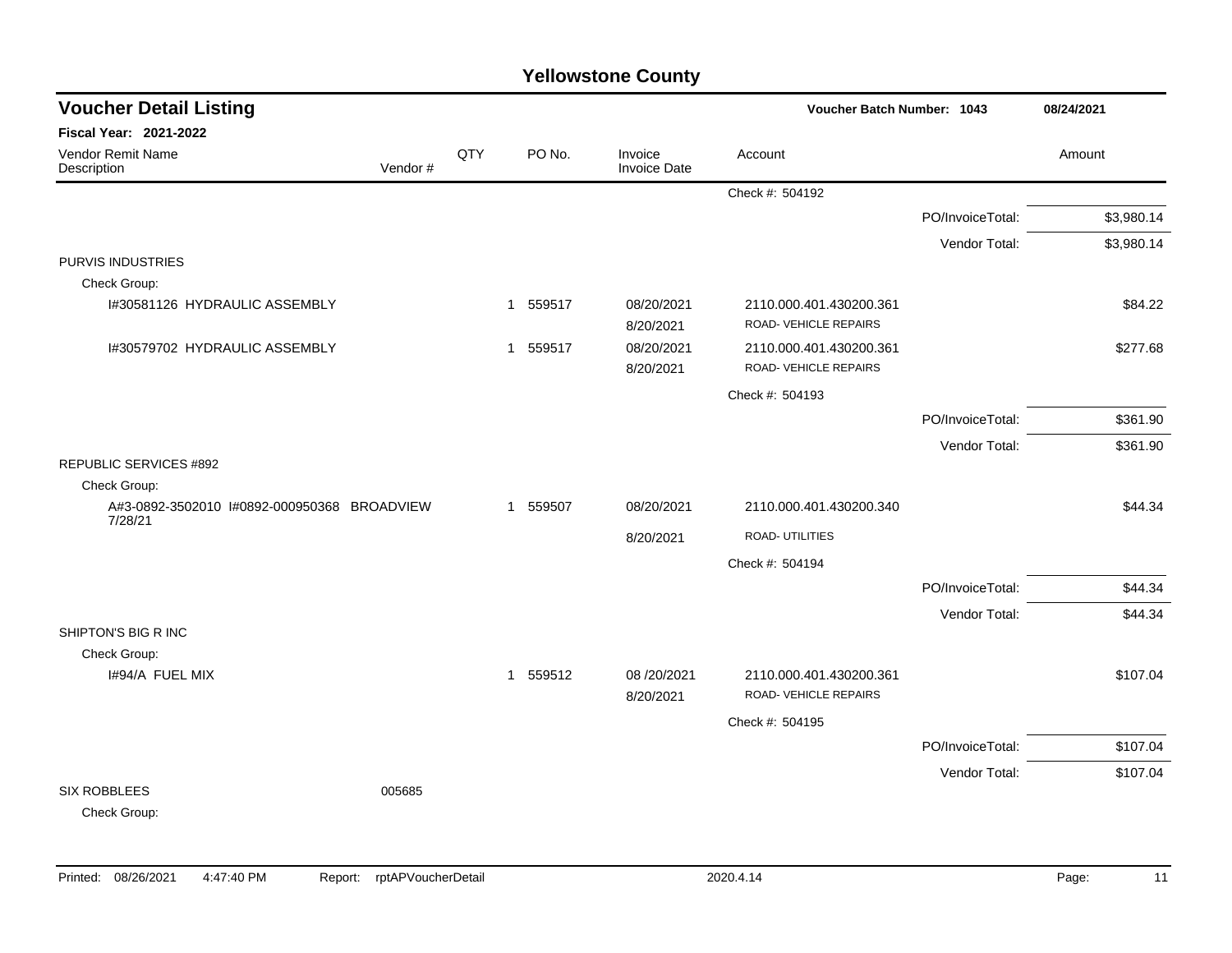| <b>Voucher Detail Listing</b>                                              |         |     |   |          |                                |                                                          | <b>Voucher Batch Number: 1043</b> |            |
|----------------------------------------------------------------------------|---------|-----|---|----------|--------------------------------|----------------------------------------------------------|-----------------------------------|------------|
| Fiscal Year: 2021-2022                                                     |         |     |   |          |                                |                                                          |                                   |            |
| Vendor Remit Name<br>Description                                           | Vendor# | QTY |   | PO No.   | Invoice<br><b>Invoice Date</b> | Account                                                  |                                   | Amount     |
| I#6-520855 FITTINGS                                                        |         |     |   | 1 559497 | 08/20/2021<br>8/20/2021        | 2110.000.401.430200.361<br><b>ROAD- VEHICLE REPAIRS</b>  |                                   | \$932.40   |
|                                                                            |         |     |   |          |                                | Check #: 504196                                          |                                   |            |
|                                                                            |         |     |   |          |                                |                                                          | PO/InvoiceTotal:                  | \$932.40   |
|                                                                            |         |     |   |          |                                |                                                          | Vendor Total:                     | \$932.40   |
| SPENCER FLUID POWER<br>Check Group:                                        | 045150  |     |   |          |                                |                                                          |                                   |            |
| I#31716612 FITTINGS                                                        |         |     |   | 1 559498 | 08/20/2021<br>8/20/2021        | 2110.000.401.430200.361<br>ROAD-VEHICLE REPAIRS          |                                   | \$274.67   |
|                                                                            |         |     |   |          |                                | Check #: 504197                                          |                                   |            |
|                                                                            |         |     |   |          |                                |                                                          | PO/InvoiceTotal:                  | \$274.67   |
|                                                                            |         |     |   |          |                                |                                                          | Vendor Total:                     | \$274.67   |
| ST OF MT MISC TAX DIV<br>Check Group:                                      | 011099  |     |   |          |                                |                                                          |                                   |            |
| PAYAPP#1 COP CONSTRUCTION ALKALI CREEK<br>BRIDGE #28-02 1% CONTRACTORS TAX |         |     | 1 | 559487   | 08/20/2021                     | 2130.000.402.430244.932                                  |                                   | \$3,197.70 |
|                                                                            |         |     |   |          | 8/20/2021                      | <b>BRIDGE- CONSTRUCTION</b>                              |                                   |            |
|                                                                            |         |     |   |          |                                | Check #: 504198                                          |                                   |            |
|                                                                            |         |     |   |          |                                |                                                          | PO/InvoiceTotal:                  | \$3,197.70 |
|                                                                            |         |     |   |          |                                |                                                          | Vendor Total:                     | \$3,197.70 |
| STERLING COMPUTERS CORPORATION<br>Check Group:                             |         |     |   |          |                                |                                                          |                                   |            |
| I#0104346; Dell 24 Monitor - P2422H                                        |         |     |   | 2 559508 | 8/20/2021<br>8/20/2021         | 2300.000.131.420140.202<br>DETECTIVES- EXPENSE OF INVEST |                                   | \$508.00   |
|                                                                            |         |     |   |          |                                | Check #: 504199                                          |                                   |            |
|                                                                            |         |     |   |          |                                |                                                          | PO/InvoiceTotal:                  | \$508.00   |
|                                                                            |         |     |   |          |                                |                                                          | Vendor Total:                     | \$508.00   |
| SYSCO FOOD SERVICES OF MT<br>Check Group:                                  | 002390  |     |   |          |                                |                                                          |                                   |            |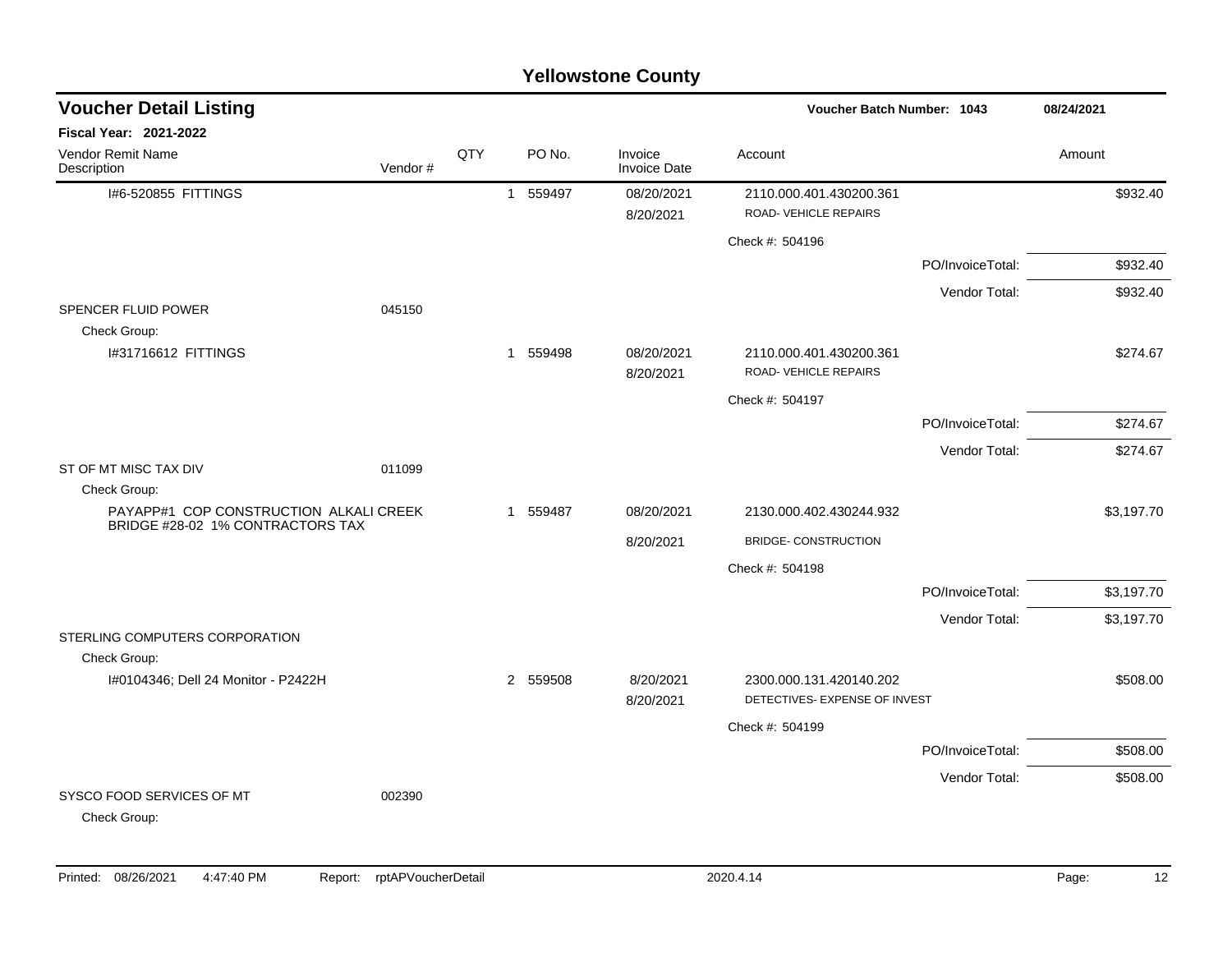|                                                      |                            |     |                          | <b>Yellowstone County</b>      |                                                         |             |
|------------------------------------------------------|----------------------------|-----|--------------------------|--------------------------------|---------------------------------------------------------|-------------|
| <b>Voucher Detail Listing</b>                        |                            |     |                          |                                | <b>Voucher Batch Number: 1043</b>                       | 08/24/2021  |
| <b>Fiscal Year: 2021-2022</b>                        |                            |     |                          |                                |                                                         |             |
| Vendor Remit Name<br>Description                     | Vendor#                    | QTY | PO No.                   | Invoice<br><b>Invoice Date</b> | Account                                                 | Amount      |
| 1#343387720 8/18/21 FAIR FOOD                        |                            |     | 1 559477                 | 08/20/2021                     | 5810.000.557.460442.223                                 | \$3,862.48  |
|                                                      |                            |     |                          | 8/20/2021                      | METRA FAIR- CONCESSIONS FOOD                            |             |
| 1#343387721 8/18/21 FAIR FOOD                        |                            |     | 559477<br>1              | 08/20/2021                     | 5810.000.557.460443.228                                 | \$1,492.41  |
|                                                      |                            |     |                          | 8/20/2021                      | METRA FAIR ENTERTAINMENT- FOOD CATERING                 |             |
|                                                      |                            |     |                          |                                | Check #: 504200                                         |             |
|                                                      |                            |     |                          |                                | PO/InvoiceTotal:                                        | \$5,354.89  |
|                                                      |                            |     |                          |                                | Vendor Total:                                           | \$5,354.89  |
| TACOMA SCREW PRODUCTS INC                            |                            |     |                          |                                |                                                         |             |
| Check Group:                                         |                            |     |                          |                                |                                                         |             |
| I#270016920-00 WASHERS                               |                            |     | 559510<br>1              | 08/23/2021                     | 2110.000.401.430260.364                                 | \$7.62      |
|                                                      |                            |     |                          | 8/23/2021                      | <b>ROAD- SIGN MAINTENANCE</b>                           |             |
| I#270016794-00 ROAD RAKE                             |                            |     | 1 559510                 | 08/23/2021                     | 2110.000.401.430200.450<br>ROAD- RAW MATERIALS- GAS TAX | \$159.62    |
|                                                      |                            |     |                          | 8/23/2021                      |                                                         |             |
|                                                      |                            |     |                          |                                | Check #: 504201                                         |             |
|                                                      |                            |     |                          |                                | PO/InvoiceTotal:                                        | \$167.24    |
|                                                      |                            |     |                          |                                | Vendor Total:                                           | \$167.24    |
| TOWN & COUNTRY SUPPLY                                | 003930                     |     |                          |                                |                                                         |             |
| Check Group:<br>1#416929 UNLEADED FUEL 1000 @ 3.3454 |                            |     |                          | 08/20/2021                     |                                                         |             |
|                                                      |                            |     | 1 559480                 | 8/20/2021                      | 2110.000.401.430200.231<br>ROAD- GAS/OIL/GREASE         | \$3,345.40  |
| 1#416929 DIESEL FUEL 4400 @ 2.3443                   |                            |     | 559480<br>1              | 08/20/2021                     | 2110.000.401.430200.231                                 | \$10,314.92 |
|                                                      |                            |     |                          | 8/20/2021                      | ROAD- GAS/OIL/GREASE                                    |             |
| 1#419205 DIESEL FUEL 400 @ 2.3425                    |                            |     | 559480<br>$\overline{1}$ | 08/20/2021                     | 2110.000.401.430200.231                                 | \$937.00    |
|                                                      |                            |     |                          | 8/20/2021                      | ROAD- GAS/OIL/GREASE                                    |             |
| 1#418546 DIESEL FUEL 414 @ 2.3207                    |                            |     | 559480<br>-1             | 08/20/2021                     | 2110.000.401.430200.231                                 | \$960.77    |
|                                                      |                            |     |                          | 8/20/2021                      | ROAD- GAS/OIL/GREASE                                    |             |
| 1#418547 DIESEL FUEL 343 @ 2.3207                    |                            |     | 1 559480                 | 08/20/2021                     | 2110.000.401.430200.231                                 | \$796.00    |
|                                                      |                            |     |                          | 8/20/2021                      | ROAD- GAS/OIL/GREASE                                    |             |
| 1#419484 DIESEL FUEL 493 @ 2.3693                    |                            |     | 1 559480                 | 08/20/2021                     | 2110.000.401.430200.231                                 | \$1,168.06  |
|                                                      |                            |     |                          | 8/20/2021                      | ROAD- GAS/OIL/GREASE                                    |             |
|                                                      |                            |     |                          |                                |                                                         |             |
| Printed: 08/26/2021<br>4:47:40 PM                    | Report: rptAPVoucherDetail |     |                          |                                | 2020.4.14                                               | Page:<br>13 |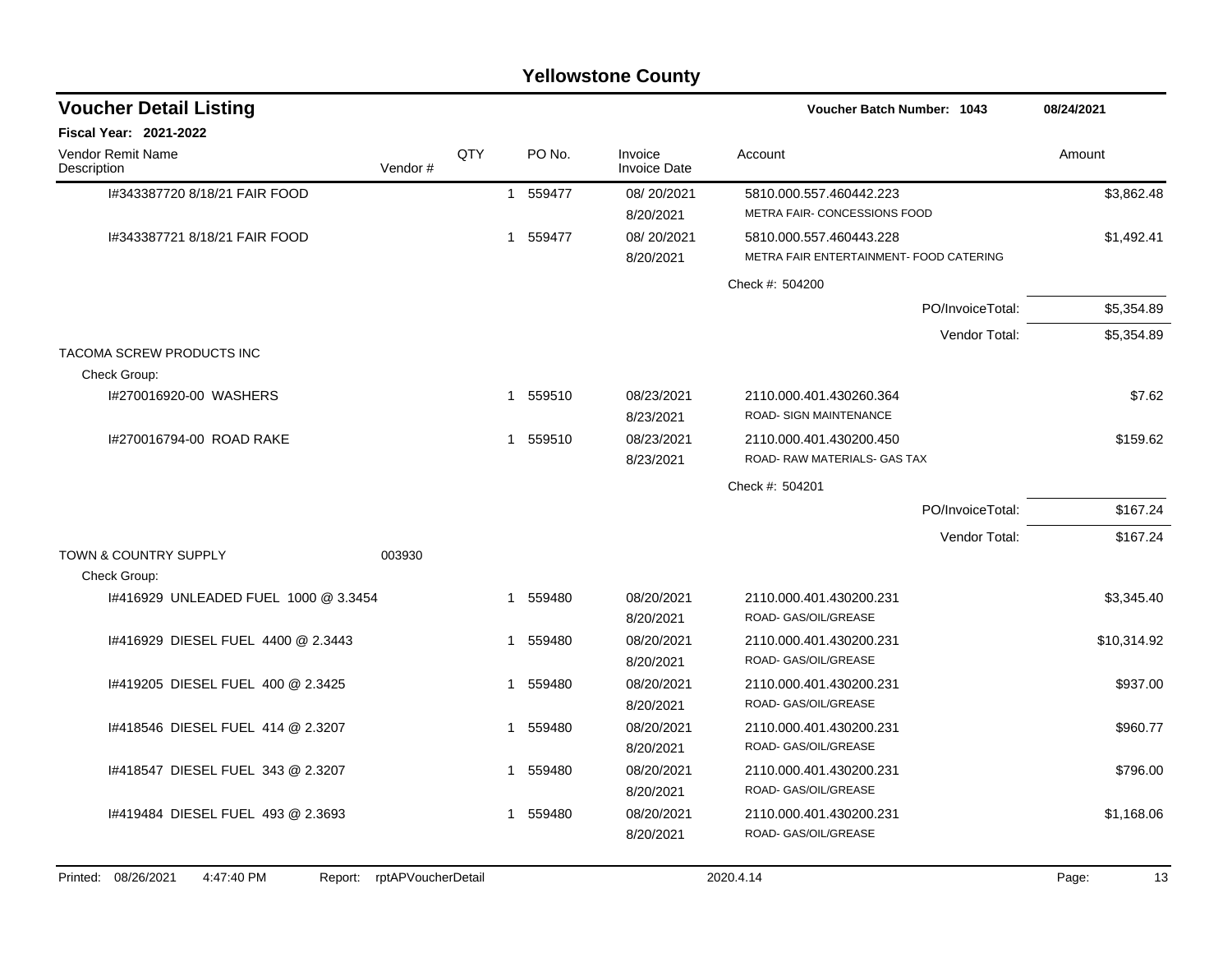|                                                 |                    |              |          | ו סווטאסנטווס טטעוונץ          |                                                               |                            |             |  |
|-------------------------------------------------|--------------------|--------------|----------|--------------------------------|---------------------------------------------------------------|----------------------------|-------------|--|
| <b>Voucher Detail Listing</b>                   |                    |              |          |                                |                                                               | Voucher Batch Number: 1043 |             |  |
| <b>Fiscal Year: 2021-2022</b>                   |                    |              |          |                                |                                                               |                            |             |  |
| <b>Vendor Remit Name</b><br>Description         | Vendor#            | QTY          | PO No.   | Invoice<br><b>Invoice Date</b> | Account                                                       |                            | Amount      |  |
| I#9898 SUPPLIES                                 |                    | $\mathbf{1}$ | 559480   | 08/20/2021<br>8/20/2021        | 2110.000.401.430200.231<br>ROAD- GAS/OIL/GREASE               |                            | \$9.99      |  |
| I#465 DIESEL FUEL                               |                    | $\mathbf 1$  | 559480   | 08/20/2021<br>8/20/2021        | 2110.000.401.430200.231<br>ROAD- GAS/OIL/GREASE               |                            | \$235.35    |  |
| 1#846 DIESEL FUEL                               |                    | $\mathbf{1}$ | 559480   | 08/20/2021<br>8/20/2021        | 2110.000.401.430200.231<br>ROAD- GAS/OIL/GREASE               |                            | \$186.31    |  |
| 1#4342 DIESEL FUEL                              |                    | $\mathbf 1$  | 559480   | 08/20/2021<br>8/20/2021        | 2110.000.401.430200.231<br>ROAD- GAS/OIL/GREASE               |                            | \$252.50    |  |
| 1#418521 DIESEL FUEL 492 @ 2.3457               |                    | $\mathbf 1$  | 559480   | 08/20/2021<br>8/20/2021        | 2110.000.401.430200.231<br>ROAD- GAS/OIL/GREASE               |                            | \$1,154.08  |  |
|                                                 |                    |              |          |                                | Check #: 504202                                               |                            |             |  |
|                                                 |                    |              |          |                                |                                                               | PO/InvoiceTotal:           | \$19,360.38 |  |
|                                                 |                    |              |          |                                |                                                               | Vendor Total:              | \$19,360.38 |  |
| TRI-STATE TRUCK & EQUIP<br>Check Group:         | 038469             |              |          |                                |                                                               |                            |             |  |
| 1#01P18325 CLUTCH CYLINDER & CORE               |                    | $\mathbf 1$  | 559490   | 08/20/2021<br>8/20/2021        | 2110.000.401.430200.361<br>ROAD- VEHICLE REPAIRS              |                            | \$1,450.31  |  |
| 1#01P18326 CORE RETURN                          |                    | $\mathbf{1}$ | 559490   | 08/20/2021<br>8/20/2021        | 2110.000.401.430200.361<br>ROAD- VEHICLE REPAIRS              |                            | (\$500.00)  |  |
| #01P18334 RETURN                                |                    | $\mathbf{1}$ | 559490   | 08/20/2021<br>8/20/2021        | 2110.000.401.430200.361<br>ROAD- VEHICLE REPAIRS              |                            | (\$456.52)  |  |
| I#01P18327 CLUTCH CORE                          |                    | $\mathbf{1}$ | 559490   | 08/20/2021<br>8/20/2021        | 2110.000.401.430200.361<br>ROAD-VEHICLE REPAIRS               |                            | (\$312.50)  |  |
|                                                 |                    |              |          |                                | Check #: 504203                                               |                            |             |  |
|                                                 |                    |              |          |                                |                                                               | PO/InvoiceTotal:           | \$181.29    |  |
|                                                 |                    |              |          |                                |                                                               | Vendor Total:              | \$181.29    |  |
| WELCH, JONATHAN Q.                              |                    |              |          |                                |                                                               |                            |             |  |
| Check Group:                                    |                    |              |          |                                |                                                               |                            |             |  |
| 2021 MT FAIR JUDGE LLAMA/ALPACA                 |                    |              | 1 559519 | 08/20/2021<br>8/20/2021        | 5810.000.557.460442.743<br>METRA FAIR- JUDGES/SUPERINTENDANCE |                            | \$100.00    |  |
| Printed:<br>08/26/2021<br>4:47:40 PM<br>Report: | rptAPVoucherDetail |              |          |                                | 2020.4.14                                                     |                            | 14<br>Page: |  |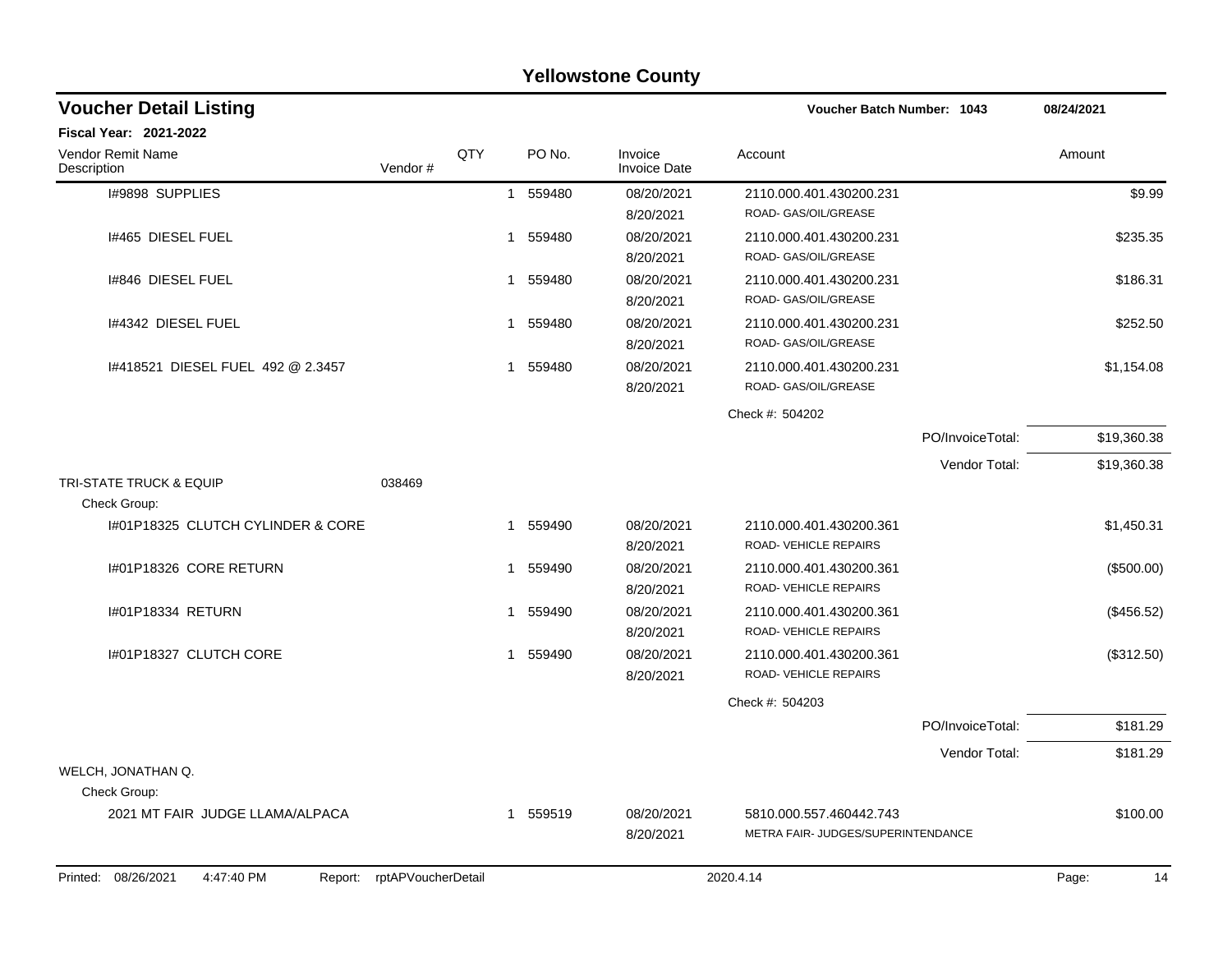| <b>Voucher Detail Listing</b>                    |                                         |              |                       |                                | Voucher Batch Number: 1043   | 08/24/2021       |             |
|--------------------------------------------------|-----------------------------------------|--------------|-----------------------|--------------------------------|------------------------------|------------------|-------------|
| <b>Fiscal Year: 2021-2022</b>                    |                                         |              |                       |                                |                              |                  |             |
| Vendor Remit Name<br>Description                 | Vendor#                                 | QTY          | PO No.                | Invoice<br><b>Invoice Date</b> | Account                      |                  | Amount      |
|                                                  |                                         |              |                       |                                | Check #: 504204              |                  |             |
|                                                  |                                         |              |                       |                                |                              | PO/InvoiceTotal: | \$100.00    |
|                                                  |                                         |              |                       |                                |                              | Vendor Total:    | \$100.00    |
| WEST END LOCK & SECURITY INC                     | 046477                                  |              |                       |                                |                              |                  |             |
| Check Group:                                     |                                         |              |                       |                                |                              |                  |             |
| 1#111993F KEYS                                   |                                         |              | 1 559496              | 08/20/2021                     | 2110.000.401.430200.361      |                  | \$23.50     |
|                                                  |                                         |              |                       | 8/20/2021                      | ROAD-VEHICLE REPAIRS         |                  |             |
|                                                  |                                         |              |                       |                                | Check #: 504205              |                  |             |
|                                                  |                                         |              |                       |                                |                              | PO/InvoiceTotal: | \$23.50     |
|                                                  |                                         |              |                       |                                |                              | Vendor Total:    | \$23.50     |
| WESTERN EMULSIONS, INC                           |                                         |              |                       |                                |                              |                  |             |
| Check Group:                                     |                                         |              |                       |                                |                              |                  |             |
| I#10-477007 PASS DC73 51028 DUST CONTROL         |                                         |              | 1 559504              | 08/20/2021                     | 2110.000.401.430200.450      |                  | \$12,920.00 |
|                                                  |                                         |              |                       | 8/20/2021                      | ROAD- RAW MATERIALS- GAS TAX |                  |             |
|                                                  | #10-477008 PASS DC73 DUST CONTROL 51028 |              | 559504<br>$\mathbf 1$ | 08/20/2021                     | 2110.000.401.430200.450      |                  | \$12,946.60 |
|                                                  |                                         |              |                       | 8/20/2021                      | ROAD-RAW MATERIALS- GAS TAX  |                  |             |
| 1#10-478112 CRS-2P CHIP SEAL OIL                 |                                         | $\mathbf 1$  | 559504                | 08/20/2021                     | 2110.000.401.430200.450      |                  | \$10,560.00 |
|                                                  |                                         |              |                       | 8/20/2021                      | ROAD- RAW MATERIALS- GAS TAX |                  |             |
| 1#10-478113 CRS-2P CHIP SEAL OIL                 |                                         | $\mathbf{1}$ | 559504                | 08/20/2021                     | 2110.000.401.430200.450      |                  | \$10,555.60 |
|                                                  |                                         |              |                       | 8/20/2021                      | ROAD- RAW MATERIALS- GAS TAX |                  |             |
| I#10-478114 CRS-2P CHIP SEAL OIL                 |                                         | -1           | 559504                | 08/20/2021                     | 2110.000.401.430200.450      |                  | \$10,128.80 |
|                                                  |                                         |              |                       | 8/20/2021                      | ROAD- RAW MATERIALS- GAS TAX |                  |             |
| 1#10-478115 CRS-2P CHIP SEAL OIL                 |                                         | $\mathbf{1}$ | 559504                | 08/20/2021                     | 2110.000.401.430200.450      |                  | \$10,564.40 |
|                                                  |                                         |              |                       | 8/20/2021                      | ROAD- RAW MATERIALS- GAS TAX |                  |             |
|                                                  |                                         |              |                       |                                | Check #: 504206              |                  |             |
|                                                  |                                         |              |                       |                                |                              | PO/InvoiceTotal: | \$67,675.40 |
|                                                  |                                         |              |                       |                                |                              | Vendor Total:    | \$67,675.40 |
| WHITE HEATING & AIR CONDITIONING<br>Check Group: | 044943                                  |              |                       |                                |                              |                  |             |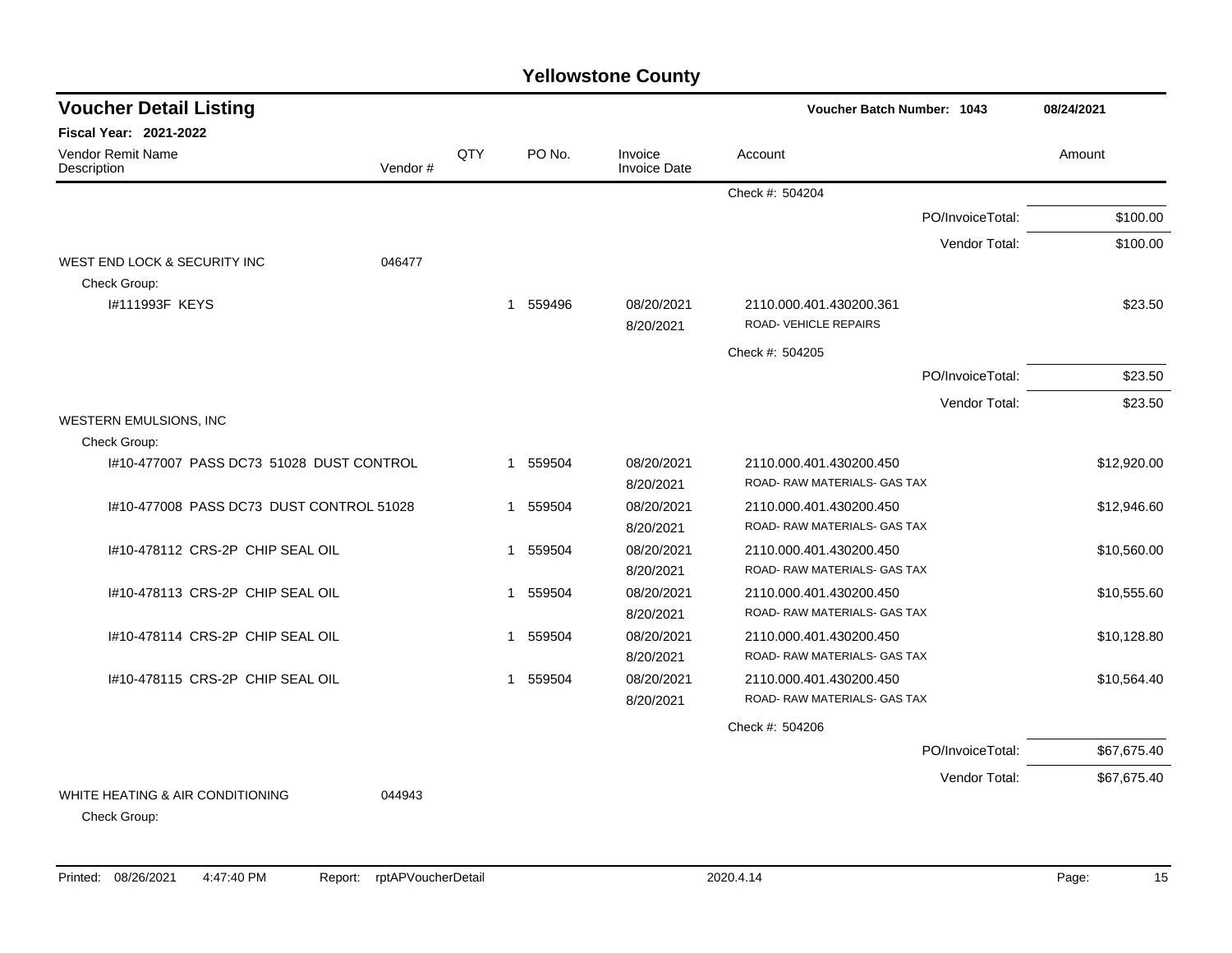|                                                  |                            |     |   |          | <b>Yellowstone County</b>      |                                                                 |                  |            |    |
|--------------------------------------------------|----------------------------|-----|---|----------|--------------------------------|-----------------------------------------------------------------|------------------|------------|----|
| <b>Voucher Detail Listing</b>                    |                            |     |   |          |                                | <b>Voucher Batch Number: 1043</b>                               |                  | 08/24/2021 |    |
| Fiscal Year: 2021-2022                           |                            |     |   |          |                                |                                                                 |                  |            |    |
| Vendor Remit Name<br>Description                 | Vendor#                    | QTY |   | PO No.   | Invoice<br><b>Invoice Date</b> | Account                                                         |                  | Amount     |    |
| I#83643 AIR CONDITIONING SERVICE                 |                            |     | 1 | 559494   | 08/20/2021                     | 2110.000.401.430200.366                                         |                  | \$451.00   |    |
|                                                  |                            |     |   |          | 8/20/2021                      | ROAD- REPAIR & MAINT BUILDINGS                                  |                  |            |    |
|                                                  |                            |     |   |          |                                | Check #: 504207                                                 |                  |            |    |
|                                                  |                            |     |   |          |                                |                                                                 | PO/InvoiceTotal: | \$451.00   |    |
|                                                  |                            |     |   |          |                                |                                                                 | Vendor Total:    | \$451.00   |    |
| WILCOXSON'S, INC.                                |                            |     |   |          |                                |                                                                 |                  |            |    |
| Check Group:                                     |                            |     |   |          |                                |                                                                 |                  |            |    |
| 1#905867 8/17/21 FAIR FOOD                       |                            |     | 1 | 559503   | 08/20/2021<br>8/20/2021        | 5810.000.557.460442.223<br>METRA FAIR- CONCESSIONS FOOD         |                  | \$252.00   |    |
| 1#905867 8/17/21 FAIR FOOD                       |                            |     |   | 1 559503 | 08/20/2021                     | 5810.000.557.460442.256                                         |                  | \$112.00   |    |
|                                                  |                            |     |   |          | 8/20/2021                      | METRA FAIR- INTERNAL FOOD USE                                   |                  |            |    |
|                                                  |                            |     |   |          |                                | Check #: 504208                                                 |                  |            |    |
|                                                  |                            |     |   |          |                                |                                                                 | PO/InvoiceTotal: | \$364.00   |    |
|                                                  |                            |     |   |          |                                |                                                                 | Vendor Total:    | \$364.00   |    |
| YELLOWSTONE COUNTY NEWS<br>Check Group:          | 006690                     |     |   |          |                                |                                                                 |                  |            |    |
| #112973 8/13/21 FAIR ADVERTISING                 |                            |     |   | 1 559484 | 08/20/2021<br>8/20/2021        | 5810.000.557.460442.337<br>METRA FAIR- PUBLICITY/ADVERTISING    |                  | \$313.50   |    |
|                                                  |                            |     |   |          |                                | Check #: 504209                                                 |                  |            |    |
|                                                  |                            |     |   |          |                                |                                                                 | PO/InvoiceTotal: | \$313.50   |    |
|                                                  |                            |     |   |          |                                |                                                                 | Vendor Total:    | \$313.50   |    |
| YELLOWSTONE ICE & WATER                          | 010250                     |     |   |          |                                |                                                                 |                  |            |    |
| Check Group:                                     |                            |     |   |          |                                |                                                                 |                  |            |    |
| 1#02-108347 8/17/21 5 GL SPRING WATER BOX OFFICE |                            |     |   | 1 559486 | 08/20/2021<br>8/20/2021        | 5810.000.556.460442.220<br>METRA ADMISSIONS- OPERATING SUPPLIES |                  | \$23.25    |    |
|                                                  |                            |     |   |          |                                | Check #: 504210                                                 |                  |            |    |
|                                                  |                            |     |   |          |                                |                                                                 | PO/InvoiceTotal: | \$23.25    |    |
|                                                  |                            |     |   |          |                                |                                                                 | Vendor Total:    | \$23.25    |    |
| YELLOWSTONE VALLEY ELECTRIC<br>Check Group:      | 006770                     |     |   |          |                                |                                                                 |                  |            |    |
| Printed: 08/26/2021<br>4:47:40 PM                | Report: rptAPVoucherDetail |     |   |          |                                | 2020.4.14                                                       |                  | Page:      | 16 |